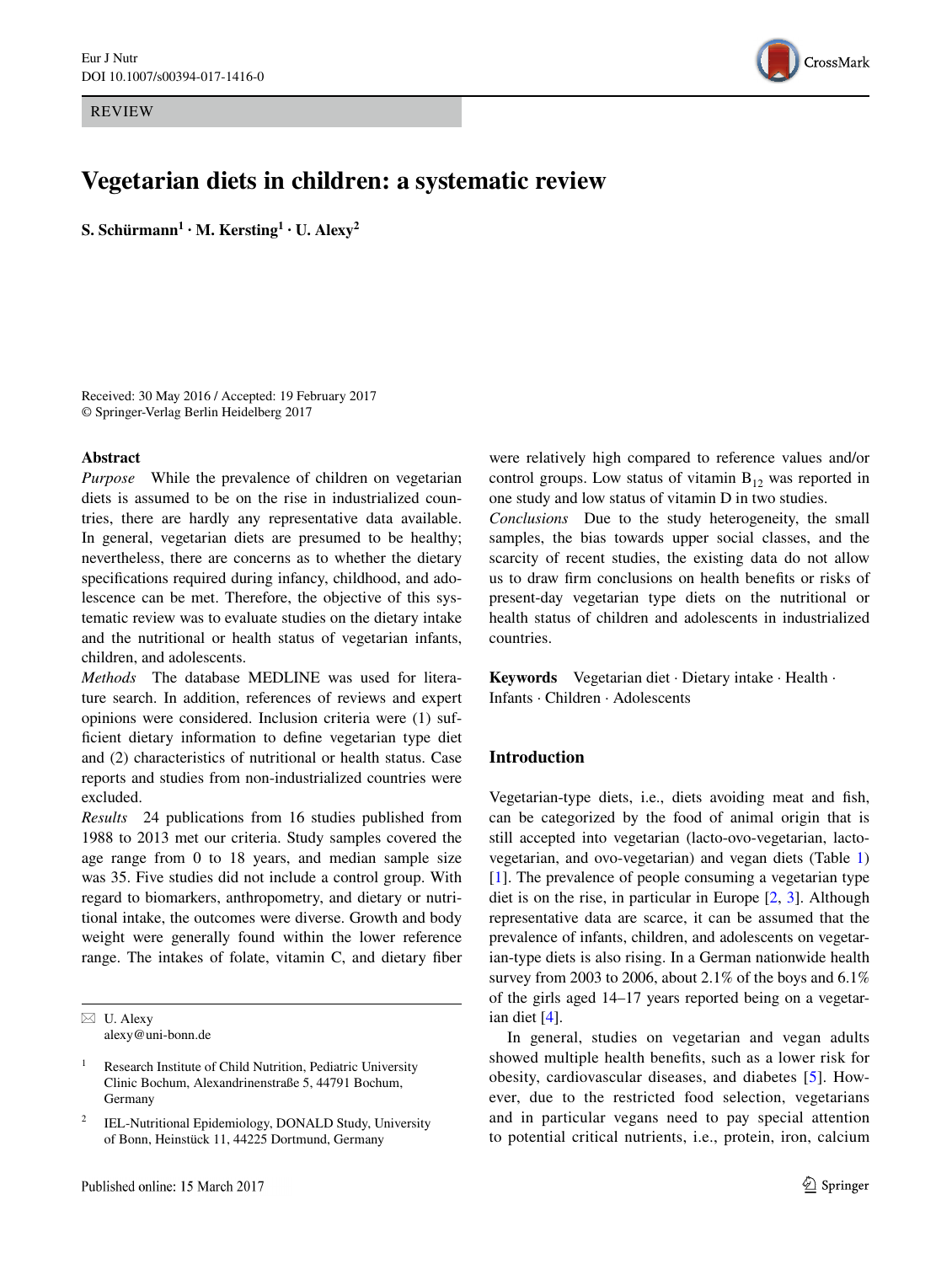<span id="page-1-0"></span>

| <b>Table 1</b> Categories of |
|------------------------------|
| vegetarian-type diets [1]    |

| Diet                       | Avoided food of animal origin                              |
|----------------------------|------------------------------------------------------------|
| Lacto-ovo-vegetarian (LOV) | Avoidance of meat, fish and products made from these       |
| Lacto-vegetarian (LV)      | Avoidance of meat, fish, eggs and products made from these |
| $Ovo-vegetarian (OV)$      | Avoidance of meat, fish, milk and products made from these |
| Vegan(VE)                  | Avoidance of all food of animal origin                     |

vitamin D, vitamin  $B_{12}$ , iodine, and n-3 fatty acids  $[6-9]$  $[6-9]$  $[6-9]$ . Since energy and nutrient requirements are higher in relation to body weight during growth, infants, children and adolescents are particular vulnerable and they are at a higher risk for nutrient inadequacies than adults.

In addition, some of these potential critical nutrients are of specific importance during youth: Dietary protein provides the amino acids required for both the synthesis of body proteins during growth and the production of other nitrogenous compounds, such as some hormones or neurotransmitters [[10](#page-19-7)]. Protein quality based on amino acid pattern is lower in plant food than in food of animal origin. Iron is essential for growth and development of the central nervous system, in particular during the first year of life, because of its role in myelination, neurotransmitter function, or hippocampal dendritogenesis [\[11\]](#page-19-8). As a principal component of the skeleton [\[10\]](#page-19-7), calcium is particularly important during growth. Its metabolism is regulated by vitamin D which, therefore, is also crucial for the maintenance of bone health [[12](#page-19-9)]. Vitamin B12 plays a major role in human intermediary metabolism with vitamin B12 deficiency leading to clinical haematological, neurological, and psychiatric manifestations. In particular, during infancy and toddlerhood, vitamin B12 deficiency causes failure to thrive, movement disorders, and lasting developmental delays [\[13](#page-19-10)]. Iodine deficiency causes inadequate thyroid hormone production and hence has multiple adverse effects on growth and development, including impaired mental function and delayed physical development [[14](#page-19-11)]. Long-chain polyunsaturated fatty acids (LC-PUFA) are involved in visual and cognitive development, and associations with blood pressure and immuno-logic response are discussed [[15](#page-19-12)].

Up to now, there is no consensus between international dietary expert associations, as to whether vegetarian and vegan diets are appropriate for the young. While the American Academy of Pediatrics (AAP) and the Academy of Nutrition and Dietetics (AND) advocate appropriately planned vegetarian and vegan diets as healthful and nutritionally adequate for individuals during infancy, childhood and adolescence [\[16,](#page-19-13) [17\]](#page-19-14), the German Nutrition Association (Deutsche Gesellschaft für Ernährung, DGE) does not recommend a vegan diet in infancy, childhood, and adolescents due to the higher risk of nutrient deficiencies [[18](#page-19-15)].

To our knowledge, no contemporary systematic review on vegetarian type diets in infancy, childhood, and adolescents has been published. Therefore, the aim of the present study was to systematically review the literature on vegetarian type diets in infants, children, and adolescents from birth to 18 years to clarify the risks and the benefits on dietary intake and nutritional or health status. Since vegetarian type diets have divergent connotations in richer and poorer countries [\[19](#page-19-16)] with respect to socio-economic status, lifestyle, and food market, we restricted our evaluation to studies from developed countries in Europe, Northern America, and Australia/New Zealand.

# **Methods**

#### **Literature search strategy**

For this systematic review, the database MEDLINE (via Pubmed, Greenpilot and Medpilot) was used to identify relevant studies published in English or German up until 6th November 2014. The following search string was used (*vegetarian OR vegetarian*\* *OR vegan OR vegan*\*) *AND* (*infant OR infant*\* *OR infancy OR child OR child*\* *OR toddler OR toddler*\* *OR adolescent OR adolescent*\* *OR adolescence OR pregnant OR pregnancy OR breastfeeding OR breastfed*).

In addition, the search masks, Web of science, and Google scholar were searched utilizing the keywords vegetarian and child. The reference lists of the identified articles and position statements were also scanned.

# **Study selection**

After reading title and abstract of the identified articles, duplicate references were removed and relevant studies were selected according to the following criteria.

# *Inclusion criteria*

- Observational or comparative study design.
- Study sample age ranged from 0 to 18 years.
- Sufficient definition of the vegetarian-type diet.
- Data on dietary intake and nutritional and/or health status.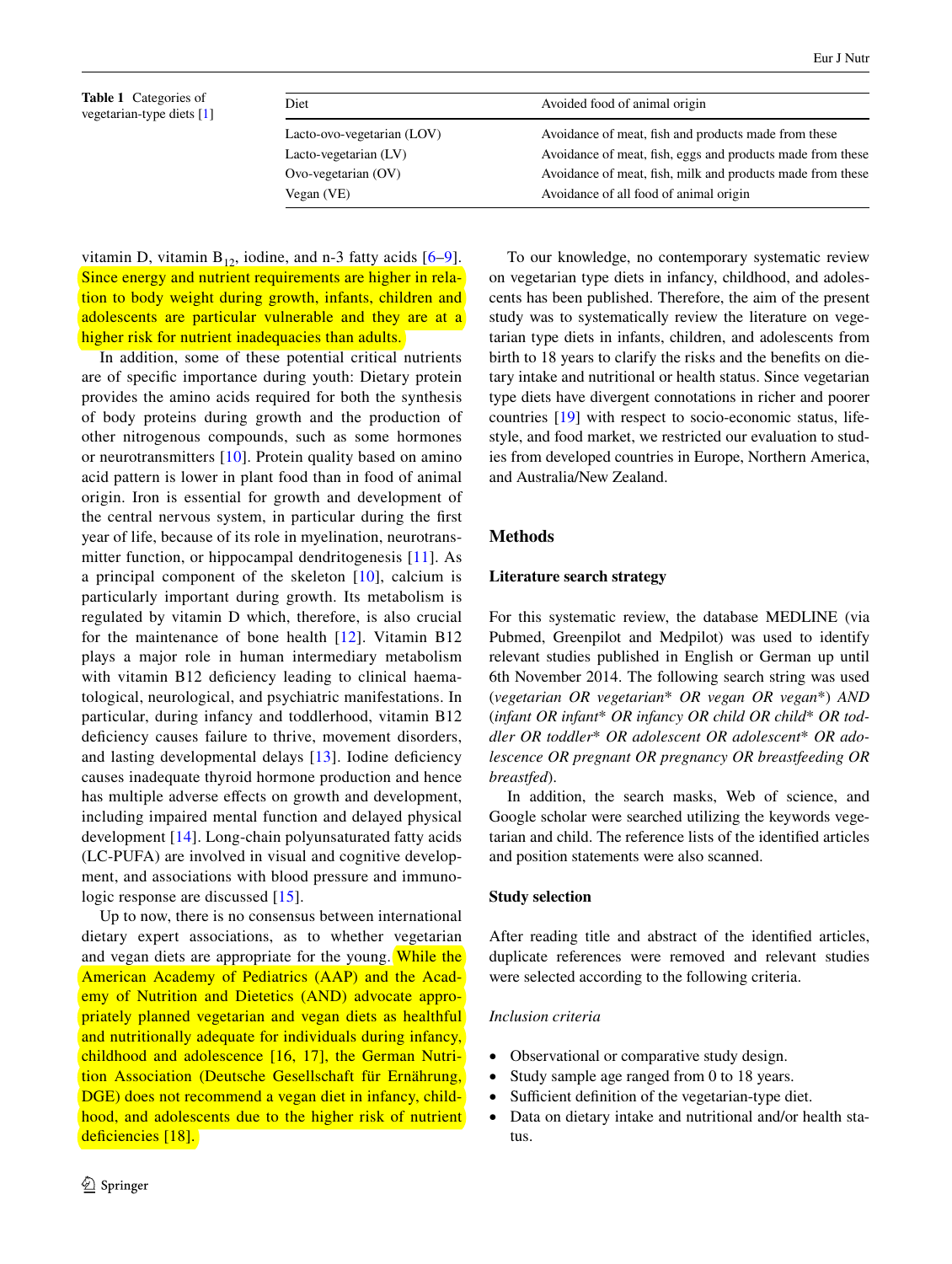#### *Exclusion criteria*

- Case reports, reviews, position statements, guidelines, etc.
- Studies during pregnancy or in exclusively breastfed infants.
- Studies in non-industrialized countries.
- Studies in macrobiotics.

Macrobiotics generally do not consume any food of animal origin. However, the consumption of small amounts of fish and milk is allowed occasionally [[20,](#page-19-17) [21\]](#page-19-18). This diet regime is promoted as part of Eastern philosophical principles of yin and yang [[21\]](#page-19-18). It consists mainly of unpolished rice, pulses, and high-fiber vegetables with small additions of seaweeds, fermented foods, nuts, seeds, and fruits (mainly cooked). Vitamin D supplements are avoided [\[22](#page-19-19)], but small amounts of foods of animal origin (low fat fish) are allowed [[23\]](#page-19-20). Since the macrobiotic diet is not a strict vegetarian type diet and food selection of plant foods is further regulated, studies on macrobiotic diets were excluded in this review.

Relevant data were extracted including information about participants´ vegetarian diet, nutritional and health status, as well as socio-economic data from full-text articles.

### **Results**

# **Literature search**

Having read the title and abstract, 43 of the 829 originally identified articles were found to be relevant. By scanning reference lists of these articles, 49 additional articles were identified. Full-text versions of ten publications were not available free of charge, even after contacting the authors. The 82 remaining full-text articles were checked for accordance with the inclusion criteria.

Seventeen articles from non-industrialized countries, 15 articles on pregnant vegetarians or exclusively breastfed infants, as well as 9 articles on macrobiotics were excluded. Seventeen further studies did not meet the inclusion criteria for other reasons, e.g., no sufficient information about the vegetarian diet. Finally, 24 articles from 16 study samples were included in this review (Fig. [1\)](#page-3-0).

# **Individual study characteristics and results**

Table [2](#page-4-0) shows the main characteristics of the 24 studies (from 16 study samples) in a chronological order. In all studies, subjects of both sexes were reported to be healthy and did not take any medication. Control groups on an omnivorous diet (in 20 studies) did not differ from the vegetarian subjects regarding age, sex, and socio-economic status.

#### **Summary of study characteristics**

The included studies were published between 1981 and 2013, most of them  $(n=11)$  in Central Europe  $[24-38]$  $[24-38]$  and 7 in the USA [\[39](#page-20-1)[–47](#page-20-2)]. Nine of the articles were published after  $2000$   $\left[31 - 38, 46\right]$  $\left[31 - 38, 46\right]$  $\left[31 - 38, 46\right]$  $\left[31 - 38, 46\right]$  $\left[31 - 38, 46\right]$ , and 7 of these were conducted in Poland [\[31](#page-20-3), [33–](#page-20-5)[38\]](#page-20-0). Ten articles were published in the 1990s [\[25](#page-19-22)[–30](#page-20-6), [42–](#page-20-7)[45\]](#page-20-8), and the remaining five in the 1980s [\[24](#page-19-21), [39](#page-20-1)[–41](#page-20-9), [47\]](#page-20-2). Beside in Poland, the remaining studies were carried out in Great Britain [\[24](#page-19-21), [26](#page-19-23), [27,](#page-19-24) [32\]](#page-20-10), Slovakia [\[28](#page-20-11), [29](#page-20-12)], the USA [\[39](#page-20-1)[–47](#page-20-2)], Belgium [[30\]](#page-20-6), and Germany [\[25](#page-19-22)]. The study samples cover the age range from 0 to 18 years; two [\[25](#page-19-22), [32\]](#page-20-10) studies only included infants and/or toddlers. Participants were recruited either from previous studies, vegetarian institutions, or through advertisements in health stores and vegetarian communities. In general, study samples were small with fewer than 100 vegetarians (Table [2](#page-4-0)), two studies examined 400–1000 participants [[39,](#page-20-1) [43](#page-20-13)], and 4 studies reported data from >1000 participants [\[40](#page-20-14), [42](#page-20-7), [46](#page-20-4), [47\]](#page-20-2). Five of these bigger samples [40, [42,](#page-20-7) [43,](#page-20-13) [46](#page-20-4), [47](#page-20-2)] consisted of Seven-Day Adventists (SDA). In five samples with information on family characteristics, socioeconomic status and/or education level were described as high, although exact data were not given [\[24](#page-19-21), [26](#page-19-23), [27](#page-19-24), [32,](#page-20-10) [39,](#page-20-1) [42](#page-20-7)]. The studies´ design was always observational, mainly cross sectional  $(n=12)$   $[28-31, 33-39]$  $[28-31, 33-39]$  $[28-31, 33-39]$  $[28-31, 33-39]$ . The 12 prospective studies [\[24](#page-19-21)[–27](#page-19-24), [32,](#page-20-10) [40](#page-20-14)[–47](#page-20-2)] covered observational periods of  $1-2$  years  $[25-27, 32]$  $[25-27, 32]$  $[25-27, 32]$  up to over 13 years  $[24]$  $[24]$ . Dietary assessment methods included food diaries or food records [\[25](#page-19-22)[–27](#page-19-24), [35,](#page-20-15) [37,](#page-20-16) [45](#page-20-8)], Food Frequency Questionnaires (FFQ) [\[28](#page-20-11)[–30](#page-20-6), [34](#page-20-17), [38,](#page-20-0) [39,](#page-20-1) [41–](#page-20-9)[44,](#page-20-18) [46\]](#page-20-4), weighed records [\[24](#page-19-21), [32](#page-20-10)], or interviews [\[26](#page-19-23), [27](#page-19-24), [40\]](#page-20-14). Only two studies focused on vegan diets [[24,](#page-19-21) [39\]](#page-20-1).

#### **Summary of study results**

Study outcomes were heterogeneous, e.g., age of menarche [\[40](#page-20-14)], cognition [[24\]](#page-19-21), blood pressure [\[47](#page-20-2)], or carnitine deficiency [[41\]](#page-20-9). Anthropometric data of the study samples were given in 16 studies (Table [2\)](#page-4-0).

Dietary intake data described food intake, total energy intake (TEI), and selected nutrients.

Biomarkers of protein metabolism [[41\]](#page-20-9), iron status [\[25](#page-19-22)[–27](#page-19-24), [38](#page-20-0)], hormones [\[45](#page-20-8)], lipid profile [\[28](#page-20-11), [29](#page-20-12), [35](#page-20-15), [37](#page-20-16)], fatty acids [\[29](#page-20-12)], bone markers [\[31](#page-20-3), [34](#page-20-17)], and micronutrient status [[32–](#page-20-10)[34,](#page-20-17) [36](#page-20-19)] were assessed. An overview of selected study results is displayed in Table [3](#page-15-0).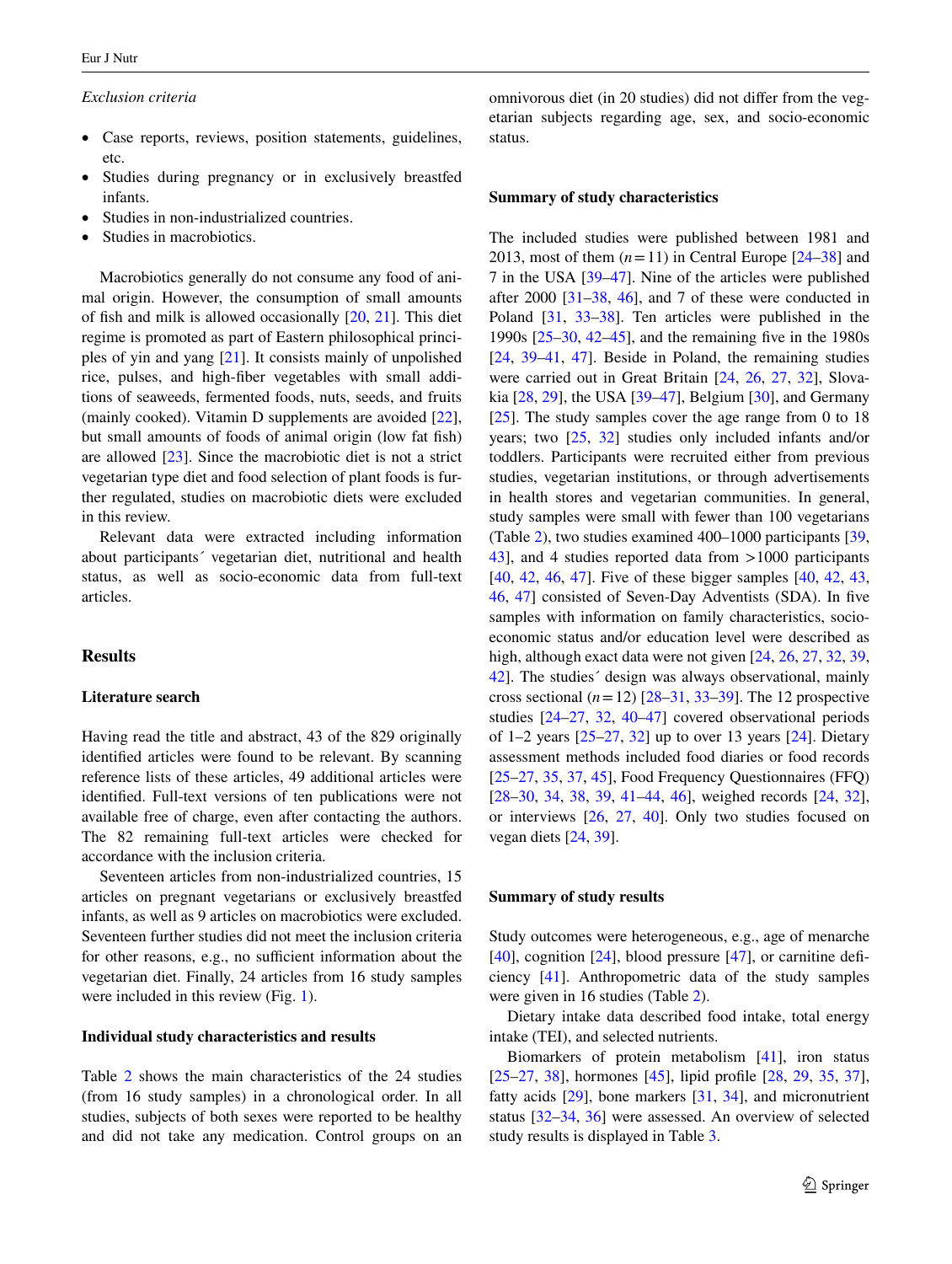

<span id="page-3-0"></span>**Fig. 1** Flowchart of the study selection process

#### **Non‑specified vegetarian type diets**

Seven studies included children on various vegetarian-type diets as a whole sample without stratified analysis. However, from the sample characteristics reported, it could be deduced that about half of these participants were on a lacto-ovo-vegetarian diet [[26–](#page-19-23)[29,](#page-20-12) [31](#page-20-3), [33](#page-20-5)[–38](#page-20-0)]. Four of the seven studies including 22–32 vegetarian and 26–60 omnivorous children were from Poland, 3 of them from the same research group, published between 2003 and 2013 [\[31](#page-20-3), [33–](#page-20-5)[38\]](#page-20-0). Three older studies published between 1992 and 1997 came from Slovakia and Great Britain, including 26–50 vegetarians and up to 50 omnivores [\[26](#page-19-23)[–29](#page-20-12)].

Three of the Polish studies included children aged 2–10 years of all vegetarian-type diets (lacto-ovo-vegetarian, lacto-vegetarian, ovo-vegetarian, and vegan; *n*=23–50) as well as omnivorous control samples  $(n=18-60)$ . The physical development of the vegetarian samples examined by body height, body weight, or body mass index (BMI) was similar to their omnivorous counterparts and in accordance with reference values [\[31](#page-20-3), [34](#page-20-17), [35](#page-20-15)]. The intakes of macronutrients met the reference values in both groups [\[31](#page-20-3), [33](#page-20-5)[–36](#page-20-19)]. Results on micronutrient intakes were heterogeneous:

Intake of folate in vegetarians exceeded the references (up to 200%) as well as the control group's intake  $[33, 36]$  $[33, 36]$  $[33, 36]$  $[33, 36]$  $[33, 36]$ , while vitamin D intake was found below the reference values in both groups [\[34](#page-20-17), [36](#page-20-19)]. In some vegetarians, vitamin  $B_{12}$  (<1  $\mu$ g/ d) and calcium intakes were below both the references and the omnivores´ intakes [\[33](#page-20-5), [34](#page-20-17), [36](#page-20-19)]. Nutrient status biomarkers showed a vitamin D deficiency in vegetarian and omnivorous children as evaluated against the cutoffs for blood concentrations of 25(OH)D, whereby vegetarians´ 25(OH)D levels were on average two-fold lower than omnivores' concentrations [\[34](#page-20-17), [36\]](#page-20-19). Mean vitamin  $B_{12}$  blood values were within the physiological range in vegetarians and omnivores [\[33](#page-20-5), [36\]](#page-20-19). The bone formation markers osteocalcin, C-terminal telopeptide of type I collagen, and bone alkaline phosphatase were 10–20% lower in vegetarians than in their omnivorous counterparts [[31,](#page-20-3) [34](#page-20-17)]. By contrast, the blood lipid profile was more favourable in vegetarian participants with significantly lower total cholesterol, triglycerides, and low-density lipoprotein cholesterol [\[35](#page-20-15)].

The other study from Poland also included participants of all types of vegetarian diets (*n*=24) aged between 2 and 18 years, as well as 18 omnivorous counterparts.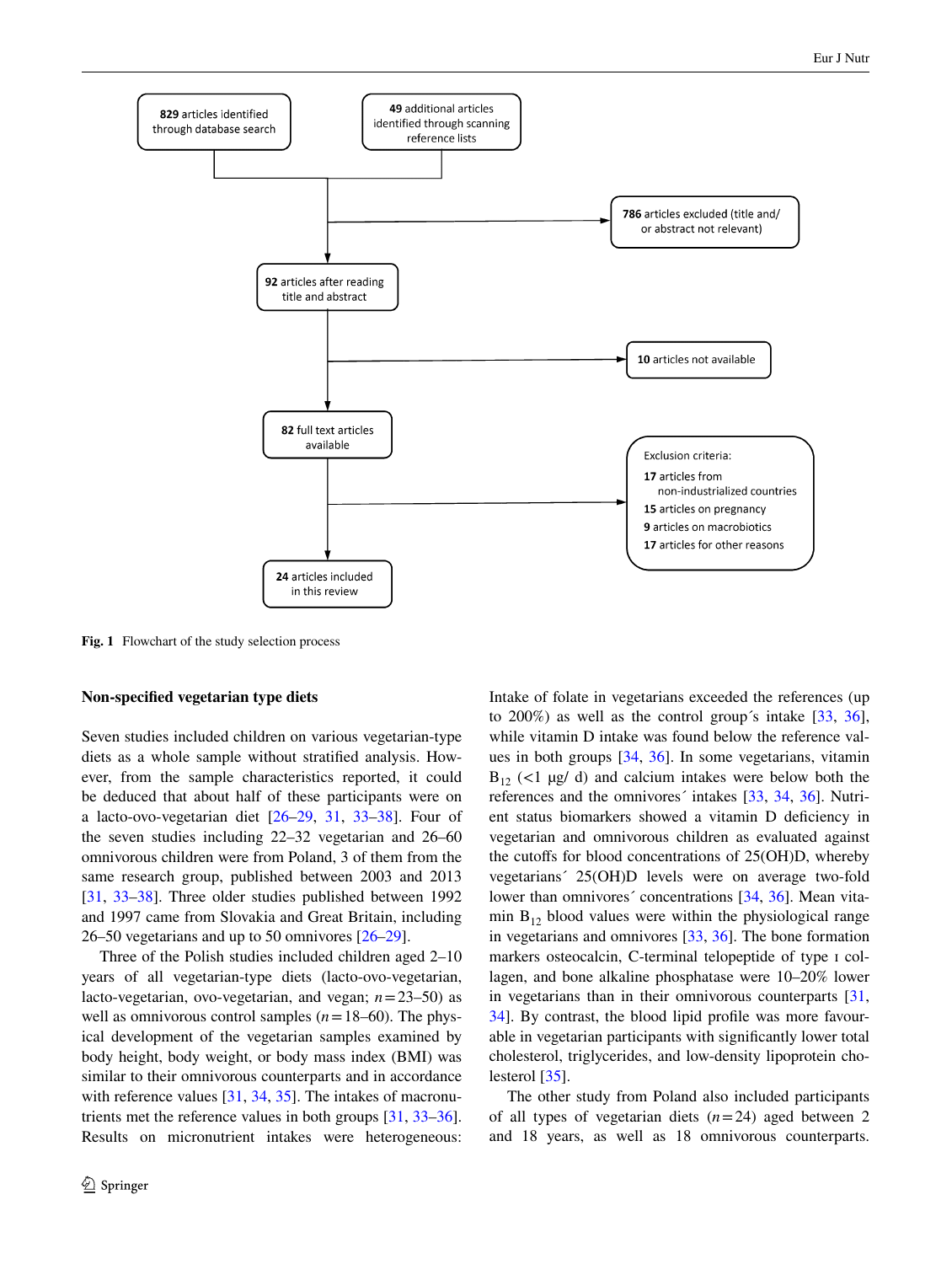<span id="page-4-0"></span>

|                                                             | Table 2 Characteristics and findings of included studies                                                                                                                          |              |                                                                                          |                                                        |                                                                                                                                                                                                                                                                    |                                                                                                                                                                                                                                                                                            |
|-------------------------------------------------------------|-----------------------------------------------------------------------------------------------------------------------------------------------------------------------------------|--------------|------------------------------------------------------------------------------------------|--------------------------------------------------------|--------------------------------------------------------------------------------------------------------------------------------------------------------------------------------------------------------------------------------------------------------------------|--------------------------------------------------------------------------------------------------------------------------------------------------------------------------------------------------------------------------------------------------------------------------------------------|
| study location (year)<br>Author, year [Ref.],               | Study objective/recruitment                                                                                                                                                       | Study design | Participants                                                                             | Dietary data                                           | Health data                                                                                                                                                                                                                                                        | Conclusion, own<br>comment                                                                                                                                                                                                                                                                 |
| USA                                                         | Recruitment of OM from public<br>Recruitment from SDA schools.<br>Harris et al. 1981 [41] Examination of blood pressure<br>levels in vegetarian children<br>schools in California | Prospective  | 3172 SDA children (6-16 years,<br>no information about gender)<br>Control group: 4707 OM | Not available                                          | No significant differences between The different<br>blood pressure levels of SDA and<br>in girls; inter-ethnic comparison:<br>non-SDA; higher systolic blood<br>pressure in boys $>12$ years than<br>higher blood pressure levels in<br>black children at all ages | nutrient intakel<br>age of 16 years<br>different ethnic<br>SDA and Non-<br>dietary pattern<br>blood pressure<br>levels until the<br>assessment of<br>SDA children<br>development;<br>do not effect<br>and physical<br>lifestyles of<br>large study<br>groups; no<br>Inclusion of<br>sample |
| Kissinger and Sachez<br>$(1978 - 1981)$<br>1987 [34]<br>USA | Examination of the association of Prospective<br>and public schools in California<br>meat consumption and the age<br>Recruitment from SDA schools<br>of menarche                  |              | ~1000 SDA and OM children<br>(only girls, 9-15 years)<br>No control group                | Dietary assessment by inter-<br>views and 24-h recalls | analogues/ nuts/ grains/ beans and<br>intake and age of menarche, nega-<br>Positive association between meat<br>tive association between meat<br>age of menarche                                                                                                   | whole sample);<br>no inclusion of<br>nutrient intake<br>physical devel-<br>sidered as one<br>opment; large<br>and OM con-<br>Vegetarian diet<br>study sample<br><i>(vegetarians</i><br>No stratified<br>influences<br>the age of<br>menarche<br>regarding<br>analysis                      |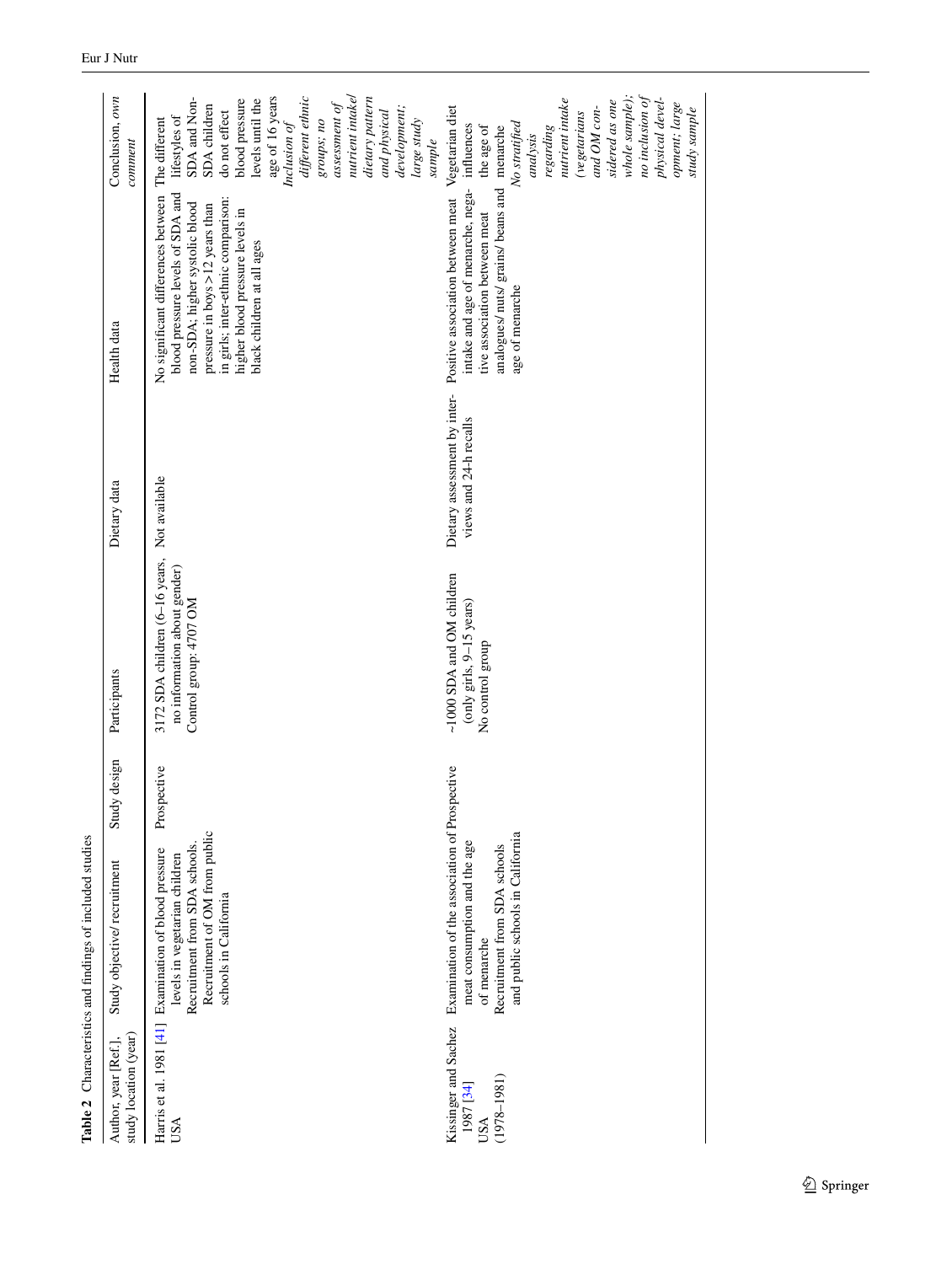| �        | Table 2 (continued)                                          |                                                                                                                                                                                                                                     |                 |                                                                                                                                                                                                                                                                                                                      |                                                                                                                                                                                                                                                                                                                                                                                                                                                                                |                                                                                                                                                                                                                                                                                                                                                                                                                                                                                                                                                                                | Conclusion, own |
|----------|--------------------------------------------------------------|-------------------------------------------------------------------------------------------------------------------------------------------------------------------------------------------------------------------------------------|-----------------|----------------------------------------------------------------------------------------------------------------------------------------------------------------------------------------------------------------------------------------------------------------------------------------------------------------------|--------------------------------------------------------------------------------------------------------------------------------------------------------------------------------------------------------------------------------------------------------------------------------------------------------------------------------------------------------------------------------------------------------------------------------------------------------------------------------|--------------------------------------------------------------------------------------------------------------------------------------------------------------------------------------------------------------------------------------------------------------------------------------------------------------------------------------------------------------------------------------------------------------------------------------------------------------------------------------------------------------------------------------------------------------------------------|-----------------|
| Springer | study location (year)<br>Author, year [Ref.],                | Study objective/recruitment                                                                                                                                                                                                         | design<br>Study | Participants                                                                                                                                                                                                                                                                                                         | Dietary data                                                                                                                                                                                                                                                                                                                                                                                                                                                                   | Health data                                                                                                                                                                                                                                                                                                                                                                                                                                                                                                                                                                    |                 |
|          | Great Britain (1968-<br>Sanders et al. 1988<br>1981)<br>[18] | Examination of physical develop-Prospective<br>ous studies on vegan diet in<br>Recruitment through previ-<br>ment in vegan children<br>pregnancy                                                                                    |                 | 39 vegetarian children (1-7 years, Main energy and protein<br>exclusive breastfeeding duration<br>6 month (mothers also VE); use<br>ments; most families with high<br>no information about gender):<br>of vit $B_{12}$ and vit D supple-<br>all vegan since birth, mean<br>socio-economic status<br>No control group | intake 52% of references, vit<br>280% of references (without<br>and dried fruit, little refined<br>Fe intake 142% and vit $B_{12}$<br>D intake below references;<br>Dietary assessment by 7-day<br>etables, soy milk, nut milk<br>references, protein 10% of<br>consumption of fruit, veg-<br>TEI up to 300 kcal/d below<br>TEI, fat 30% of TEI; Ca<br>vit B <sub>12</sub> supplementation<br>nuts and legumes; high<br>sources: whole grain,<br>weight log<br>lower)<br>sugar | height); cognitive development<br>chest circumference within the<br>the reference (same with boys'<br>normal range, weight slightly<br>Body weight, height, head and<br>below the 50th percentile of<br>appropriate to age                                                                                                                                                                                                                                                                                                                                                     |                 |
|          | Lombard et al. 1989<br>[35]<br>USA                           | of OM through Iowa City com-<br>Weimar Institute. Recruitment<br>land Institute and the VA and<br>status of vegetarian children<br>Examination of the carnitine<br>churches in Iowa, the Hart-<br>Recruitment through SDA<br>munity | Cross-sectional | mean duration of eating a veg-<br>etarian diet: 10 years (LOV)/7<br>328, 259): 32 LOV, 25 VE;<br>57 SDA children (3-17 years,<br>Control group: 29 OM<br>years (VE)                                                                                                                                                  | Dietary assessment by food<br>frequency records<br>and OM                                                                                                                                                                                                                                                                                                                                                                                                                      | OM (mean 3/7 µmol/kg/d), LOV<br>gender effect, all measured blood<br>OM (mean 36/46 µmol/L), LOV<br>with free/ total urinary carnitine:<br>(mean $0.4/2$ µmol/kg/d) and VE<br>$(\text{mean } 0.13/1.2 \text{ µmol/kg/d}); \text{no}$<br>(mean 26/33 µmol/L); likewise<br>concentrations in SDA and OM<br>Protein intake similar in SDA Albumin and total protein blood<br>concentrations were within the<br>total plasma carnitine between<br>(mean 30/38 µmol/L) and VE<br>similar; significant differences<br>of concentrations of free and<br>reference range in all groups |                 |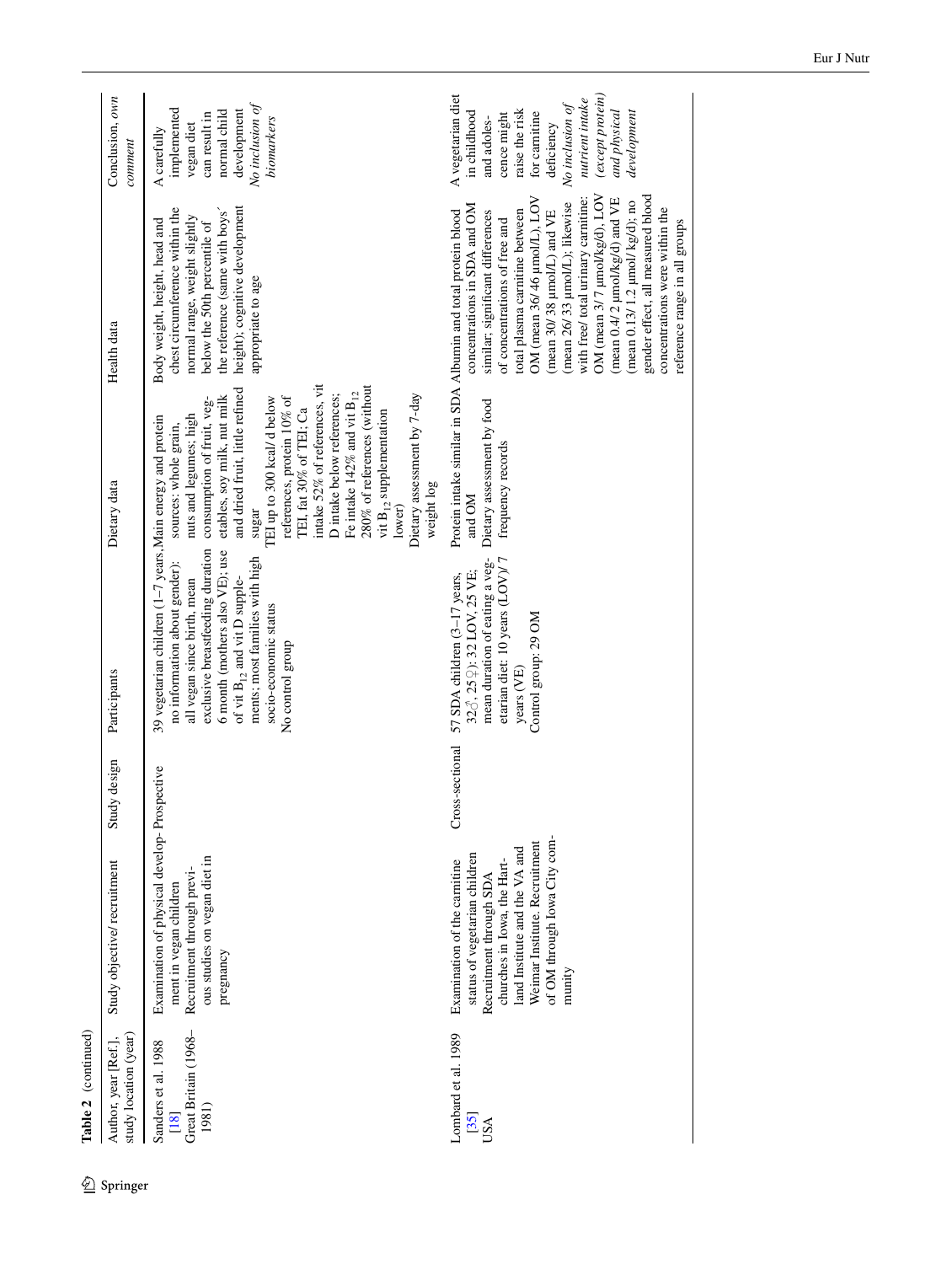| Table 2 (continued)                           |                                                                                                                                                                                                              |              |                                                                                                                                                                                                                                                                                                                                                                                                                                                                                        |                                                                                                                                                                                                                                                                                  |                                                                                                                                                                                                                                                   |                                                                                                                                                                                                                                                                                          |
|-----------------------------------------------|--------------------------------------------------------------------------------------------------------------------------------------------------------------------------------------------------------------|--------------|----------------------------------------------------------------------------------------------------------------------------------------------------------------------------------------------------------------------------------------------------------------------------------------------------------------------------------------------------------------------------------------------------------------------------------------------------------------------------------------|----------------------------------------------------------------------------------------------------------------------------------------------------------------------------------------------------------------------------------------------------------------------------------|---------------------------------------------------------------------------------------------------------------------------------------------------------------------------------------------------------------------------------------------------|------------------------------------------------------------------------------------------------------------------------------------------------------------------------------------------------------------------------------------------------------------------------------------------|
| study location (year)<br>Author, year [Ref.], | Study objective/recruitment                                                                                                                                                                                  | Study design | Participants                                                                                                                                                                                                                                                                                                                                                                                                                                                                           | Dietary data                                                                                                                                                                                                                                                                     | Health data                                                                                                                                                                                                                                       | Conclusion, own<br>comment                                                                                                                                                                                                                                                               |
| O'Connell et al. 1989<br>USA (1984)<br>[33]   | Examination of physical develop-Cross-sectional<br>Recruitment through a vegan<br>ment in vegan children<br>municipality                                                                                     |              | 404 vegetarian children (4 monthsMain protein source: soy-<br>education and knowledge about<br>VE); first two years of life: 83%<br>vegetarian nutrition were high<br>supplements; parents' level of<br>use of vit A, vit D and vit $B_{12}$<br>12 months (parents were also<br>partially breastfed on average<br>grown up in a self-supporter<br>VE, 14% LOV and 3% OM;<br>municipality; 95% had been<br>to 10 years, no information<br>about gender): all VE and<br>No control group | beans; addition of vit A, vit<br>that substituted cow's milk<br>practice by food frequency<br>D and vit $\mathbf{B}_{12}$ to soy milk<br>Assessment of dietary<br>questionnaire                                                                                                  | height with 2 cm in 0-3-year-old; result in nor-<br>Height and weight mainly within<br>approach of height to the 50th<br>percentile with increasing age<br>downward deviation of mean<br>the reference range; greatest                            | nutrient intakes<br>ers; large study<br>vegan diet can<br>child develop-<br>No inclusion of<br>and biomark-<br>implemented<br>mal physical<br>A carefully<br>sample<br>ment                                                                                                              |
| <b>USA</b>                                    | trol group from the study group<br>Recruitment of SDA and of con-<br>data of vegetarian children and<br>Sabaté et al. 1990 [36] Examination of anthropometric<br>of Harris et al. (1981) [41]<br>adolescents | Prospective  | 1090 SDA children (6-17 years,<br>542♂, 548 ?); high socio-eco-<br>Control group: 1182 OM<br>nomic status                                                                                                                                                                                                                                                                                                                                                                              | consumption of fruits, veg-<br>Consumption of meat, dairy<br>products more frequently in<br>Dietary assessment by food<br>etables, starchy foods and<br>frequency questionnaires<br>food less frequently, and<br>products, eggs, and junk<br>vegetable protein<br>SDA than in OM | boys 1.6 cm taller than OM boys;<br>SDA girls 0.433 lower than BMI<br>lighter than OM; Mean BMI of<br>Mean height and weight met or<br>percentile of references; SDA<br>were slightly above the 50th<br>SDA children up to 1.27 kg<br>of OM girls | A health-oriented<br>nutrient intakes<br>adequate physi-<br>ers; large study<br>lifestyle during<br>cence sustains<br>effects against<br>No inclusion of<br>and biomark-<br>ment and has<br>cal develop-<br>overweight<br>and adoles-<br>vegetarian<br>preventive<br>childhood<br>sample |
| <b>USA</b>                                    | trol group from the study group<br>Recruitment of SDA and of con-<br>Sabaté et al. 1991 [37] Examination of attained height<br>of Harris et al. (1981) [41]<br>of vegetarian children and<br>adolescents     | Prospective  | low meat eaters (meat consump-<br>4278, 443 \pix 283 LOV (meat<br>consumption <1x/ week), 316<br>tion 1x/ week to 1x/ $day$ ), 271<br>870 SDA children (7-18 years,<br>Control group: 895 OM<br>medium meat intake                                                                                                                                                                                                                                                                     | 92% of OM consumed meat<br>daily; LOV consumed sig-<br>vegetable protein products<br>etables, starchy foods and<br>Dietary assessment by food<br>nificantly more fruit, veg-<br>frequency questionnaires                                                                         | age 2.5 cm and LOV girls 2.0 cm<br>groups; LOV boys were on aver-<br>Heights were at or above the 50th<br>percentile of references in all<br>taller than OM                                                                                       | nutrient intakes<br>ers; large study<br>cence results in<br>A vegetarian diet<br>normal physi-<br>No inclusion of<br>and biomark-<br>in childhood<br>and adoles-<br>cal growth<br>sample                                                                                                 |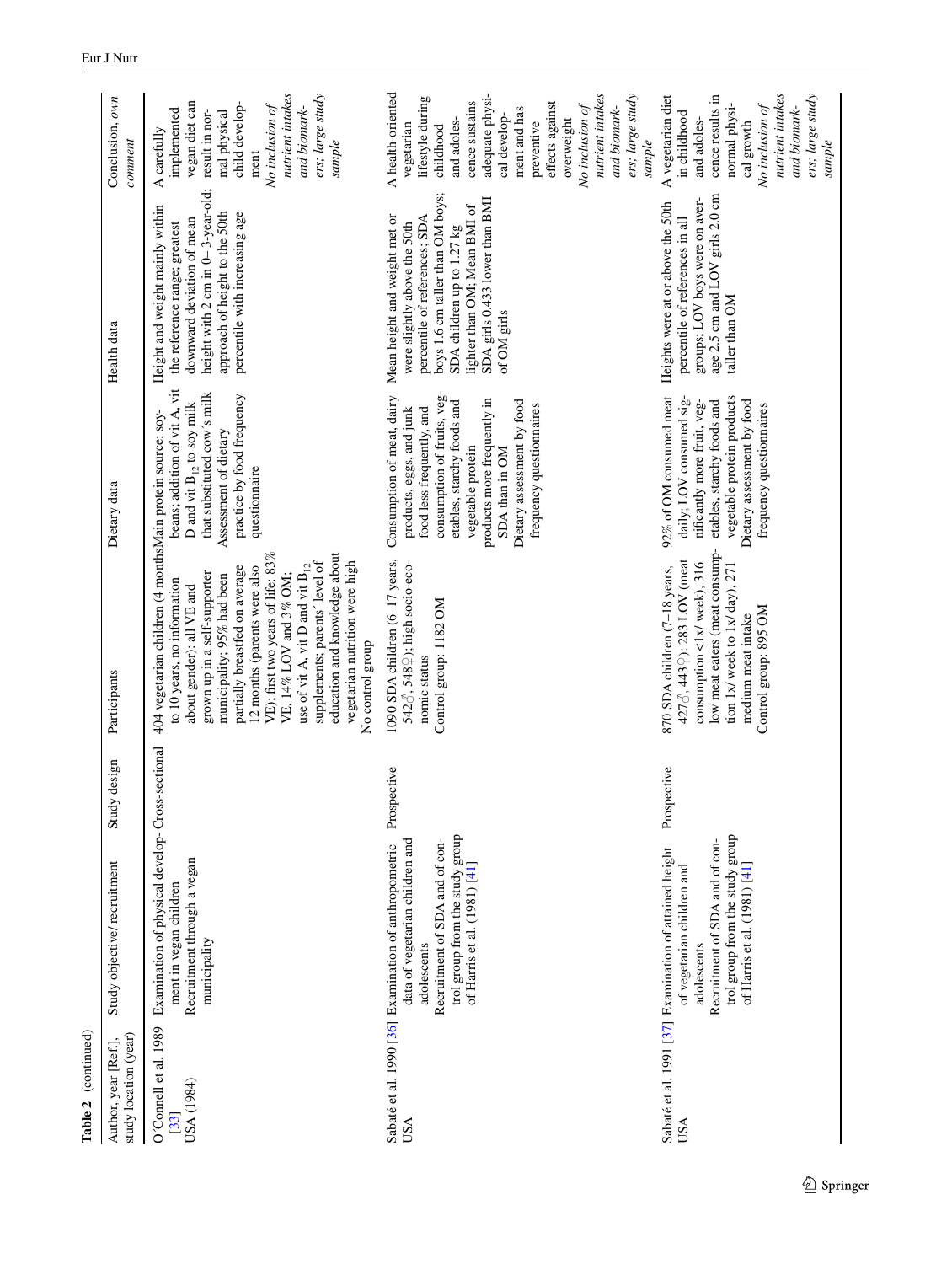$\underline{\mathcal{D}}$  Springer

| Table 2 (continued)                           |                                                                                                                                                                                                                                          |                 |                                                                                                                                                                                                                                                                                                |                                                                                                                                                                                                                                                                                                                                                                                                                                             |                                                                                                                                                                                                                                                                                                                                                      |                                                                                                                                                                                                                                                             |
|-----------------------------------------------|------------------------------------------------------------------------------------------------------------------------------------------------------------------------------------------------------------------------------------------|-----------------|------------------------------------------------------------------------------------------------------------------------------------------------------------------------------------------------------------------------------------------------------------------------------------------------|---------------------------------------------------------------------------------------------------------------------------------------------------------------------------------------------------------------------------------------------------------------------------------------------------------------------------------------------------------------------------------------------------------------------------------------------|------------------------------------------------------------------------------------------------------------------------------------------------------------------------------------------------------------------------------------------------------------------------------------------------------------------------------------------------------|-------------------------------------------------------------------------------------------------------------------------------------------------------------------------------------------------------------------------------------------------------------|
| study location (year)<br>Author, year [Ref.], | Study objective/recruitment                                                                                                                                                                                                              | design<br>Study | Participants                                                                                                                                                                                                                                                                                   | Dietary data                                                                                                                                                                                                                                                                                                                                                                                                                                | Health data                                                                                                                                                                                                                                                                                                                                          | Conclusion, own<br>comment                                                                                                                                                                                                                                  |
| USA                                           | trol group from the study group<br>Recruitment of SDA and of con-<br>Sabaté et al. 1992 [38] Examination of the effects of a<br>vegetarian diet on height in<br>of Harris et al. (1981) [41]<br>preadolescent children                   | Prospective     | 95 SDA children (11-12 years,<br>498, 4462): all LOV, some<br>consumed meat <1x/ week<br>Control group: 107 OM                                                                                                                                                                                 | Dietary assessment by food<br>frequency questionnaires<br>See Sabaté et al. 1990 and<br>1991 [36, 37]                                                                                                                                                                                                                                                                                                                                       | ences between SDA and OM boys<br>girls; no significant height differ-<br>2.5 cm lower than height of OM<br>Height of LOV girls significantly                                                                                                                                                                                                         | nutrient intakes<br>and biomarkers<br>A vegetarian diet<br>ferent (slower)<br>result in a dif-<br>No inclusion of<br>in preadoles-<br>cence might<br>maturation<br>pattern of                                                                               |
| Germany                                       | Sievers et al. 1991 [19] Examination of Fe-status in veg- Prospective<br>through parents from the medi-<br>Recruitment of control group<br>ian families from Lüneburg<br>Recruitment through vegetar-<br>etarian infants<br>cal sector   |                 | (4-12 months, $7\delta$ , $6\Omega$ ), mainly<br>Control group: 14 OM (fed meat<br>containing baby food $\geq$ 2 meals<br>food, no use of Fe-supplement<br>months, followed by introduc-<br>ing lacto-ovo-vegetarian baby<br>exclusively breastfed for 4<br>13 vegetarian infants<br>per week) | Vegetarians: consumption of<br>food in jars (fortified with<br>lacto-ovo-vegetarian baby<br>Dietary assessment by food<br>whey protein)<br>records                                                                                                                                                                                                                                                                                          | months than in OM (11.3 µmol/L,<br>similar to OM; blood iron status<br>cyte volume, ferritin) similar to<br>within the reference range and<br>(hb, ht, erythrocytes, erythro-<br>and transferrin (347.0 mg/dL)<br>OM; Fe (15.7 µmol/L) higher<br>Vegetarians' height and weight<br>lower in vegetarians with 12<br>377.5 mg/dL)                      | opment; LOV's<br>physical devel-<br>diet in infancy<br>the risk for Fe<br>No inclusion of<br>Fe intake, but<br>ported over a<br>long distance<br>does not rise<br>blood trans-<br>falsification)<br>(analytical<br>deficiency<br>vegetarian<br>A lacto-ovo- |
| USA (1984–1985)                               | Recruitment from SDA schools in<br>Chicago. Recruitment of control<br>and the risk for breast cancer in<br>Persky et al. 1992 [39] Examination of hormone levels<br>group from non-SDA private<br>vegetarian adolescent girls<br>schools | Prospective     | 35 SDA (15-17 years, only girls): LOV consumed less calories, BMI (mean: 22.6 kg/(m <sup>2</sup> ), age of<br>all LOV; no one took birth con-<br>trol pills, all sexually mature<br>Control group: 40 OM                                                                                       | 15.1%); lower intake of cho-<br>and intake of unsaturated fat<br>iron and fiber intakes higher<br>lesterol (203.8 vs 302.0 mg)<br>Dietary assessment by 3-day<br>$10.9 \text{ g}$ ) in LOV than in OM;<br>energy intake) and protein<br>in LOV (11.4 mg iron per<br>day) than in OM $(9.5 \text{ mg})$<br>$(13\%)$ than OM $(39.7\%)$<br>total fat (33.7% of total<br>day/3.18 gm fiber per<br>$(13.6$ versus<br>food records<br>$2.17$ mg) | similar in both groups; Mean log<br>LOV $(2/1.88 \mu g/ml)$ than in OM<br>phase of the cycle and dehydroe-<br>and free estradiol similar in both<br>$(1.85/1.45 \,\mu\text{g/ml})$ ; testosterone<br>estradiol levels in the follicular<br>piandrosterone sulfate (luteal<br>phase) significantly higher in<br>menarche (mean: 12.3 years)<br>groups | adolescents can<br>hormone levels<br>and the risk for<br>No firm conclu-<br>sion regarding<br>breast cancer<br>in vegetarian<br>biomarkers<br>No inclusion<br>of nutrient<br>be drawn                                                                       |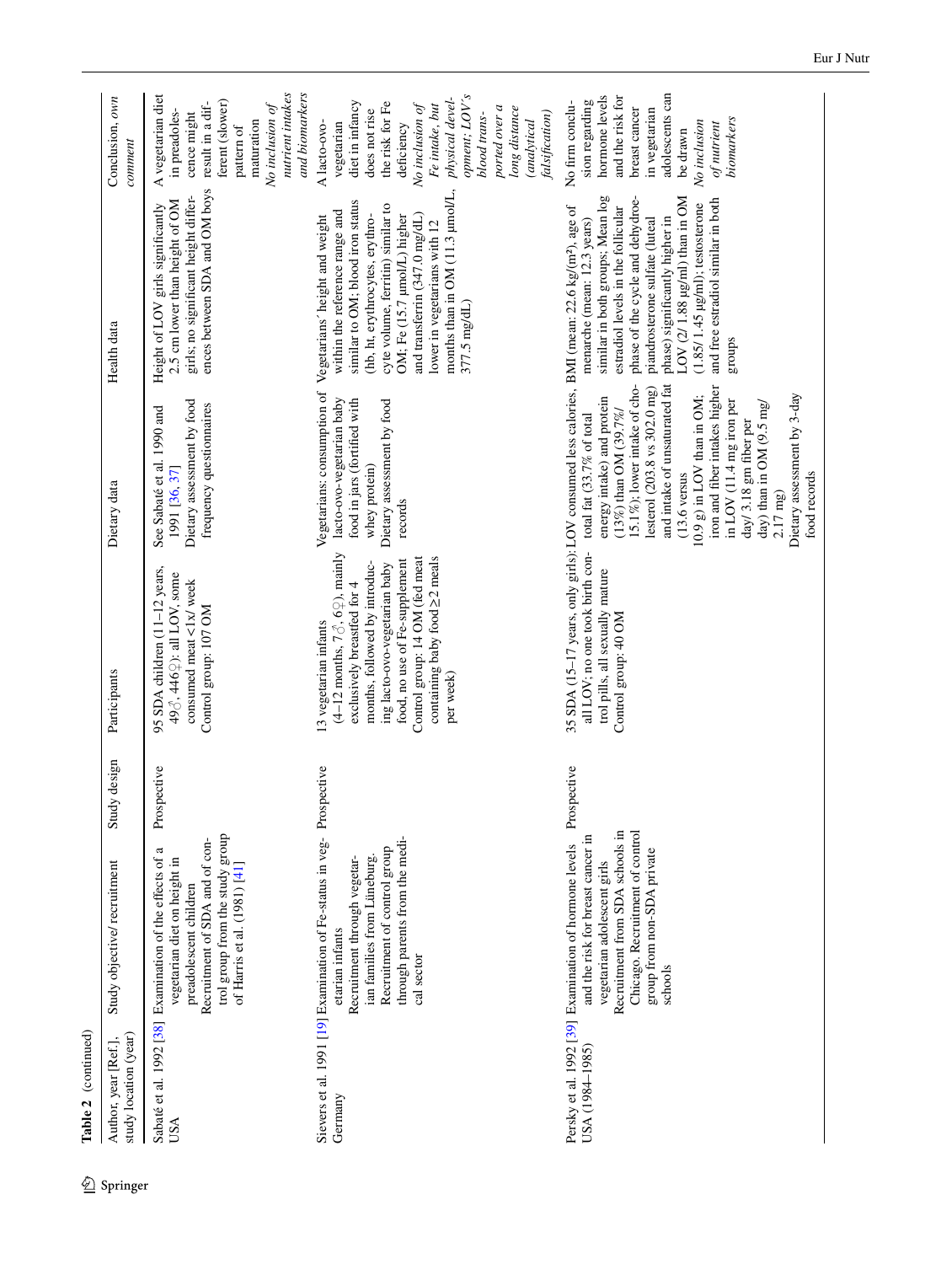| Conclusion, own<br>comment                    | nutrient intakes<br>should pay spe-<br>cial attention to<br>can be met (for<br>etarian diet the<br>diet); however,<br>food and nutri-<br>physical devel-<br>comprehensive<br>some nutrients<br>references for<br>better than by<br>an optimal Fe<br>No inclusion of<br>following an<br>omnivorous<br>opment, but<br>vegetarians<br>Within a veg-<br>absorption<br>ent intake                                                                                                                                                                                                                                                                                                                                                                                                                    | etarian or semi-<br>Inclusion of food<br>A lacto-ovo-veg-<br>physical devel-<br>vegetarian diet<br>intake as well<br>development<br>can result in<br>and nutrient<br>appropriate<br>as physical<br>opment                                                                         |
|-----------------------------------------------|-------------------------------------------------------------------------------------------------------------------------------------------------------------------------------------------------------------------------------------------------------------------------------------------------------------------------------------------------------------------------------------------------------------------------------------------------------------------------------------------------------------------------------------------------------------------------------------------------------------------------------------------------------------------------------------------------------------------------------------------------------------------------------------------------|-----------------------------------------------------------------------------------------------------------------------------------------------------------------------------------------------------------------------------------------------------------------------------------|
| Health data                                   | in both groups; hb concentrations<br>significantly lower in vegetarians<br>Blood chol concentrations similar<br>$(\text{mean } 118.6 \text{ mg/L})$ than in OM<br>(mean 124.1 mg/L)                                                                                                                                                                                                                                                                                                                                                                                                                                                                                                                                                                                                             | height; upper arm circumference,<br>difference of 0.47 cm on average<br>skin fold thicknesses (biceps and<br>slightly higher than OM's final<br>triceps) similar in both groups<br>normal range; calculated final<br>height of vegetarians with a<br>Height and weight within the |
| Dietary data                                  | cereals rich in dietary fiber,<br>intake slightly below OM's<br>intake lower in vegetarians;<br>Vegetarians consumed more<br>milk products and less soft<br>Dietary assessment by 3-day<br>food record and interviews<br>$(49.8 \text{ g})$ and TEI (7597 kJ)<br>CHO, fat, Fe (mainly from<br>groups (except Zn, 84% of<br>vegetable intake similar in<br>reference values were met<br>drinks than OM; fruit and<br>cereals), retinol and vit C<br>fortified foods), thiamine,<br>references in vegetarians)<br>intake similar to OM; Ca<br>higher and vit $B_{12}$ (247%<br>of references) and niacin<br>intake (59.4 g/ 8039 kJ);<br>(from milk), vit D (from<br>Vegetarians' daily protein<br>for all nutrients in both<br>vegetarian ready meals,<br>folate and vit E intake<br>both groups | See Nathan et al. (1996)                                                                                                                                                                                                                                                          |
| Participants                                  | vegetarian); 66% of the mothers<br>vegetarians; most families with<br>diet (most lived for $\geq$ 1 year as<br>years, 218, 29\; 23 SV (con-<br>sumed fish), 27 LOV, all for at<br>least 3 months on a vegetarian<br>and 46% of the fathers also<br>high socio-economic status<br>50 vegetarian children (7-11<br>Control group: 50 OM                                                                                                                                                                                                                                                                                                                                                                                                                                                           | vegetarian); most families with<br>diet (most lived for $\geq$ 1 year as<br>least 3 months on a vegetarian<br>years, 218, 299; 27 LOV, 23<br>SV (consumed fish), all for at<br>high socio-economic status<br>50 vegetarian children (7-11<br>Control group: 50 OM                 |
| Study design                                  |                                                                                                                                                                                                                                                                                                                                                                                                                                                                                                                                                                                                                                                                                                                                                                                                 | Prospective                                                                                                                                                                                                                                                                       |
| Study objective/recruitment                   | Nathan et al. 1996 [20] Examination of the nutrient status Prospective<br>Recruitment in Liverpool through<br>ian Society and a Hindu temple.<br>health food stores, the Vegetar-<br>Recruitment of control group<br>through vegetarians' friends<br>advertisements in schools,<br>in vegetarian children                                                                                                                                                                                                                                                                                                                                                                                                                                                                                       | control subjects from the study<br>Recruitment of vegetarians and<br>group of Nathan et al. (1996)<br>development in vegetarian<br>Nathan et al. 1997 [21] Examination of the physical<br>children<br>[20]                                                                        |
| study location (year)<br>Author, year [Ref.], | (1992/1993)<br>Great Britain                                                                                                                                                                                                                                                                                                                                                                                                                                                                                                                                                                                                                                                                                                                                                                    | Great Britain                                                                                                                                                                                                                                                                     |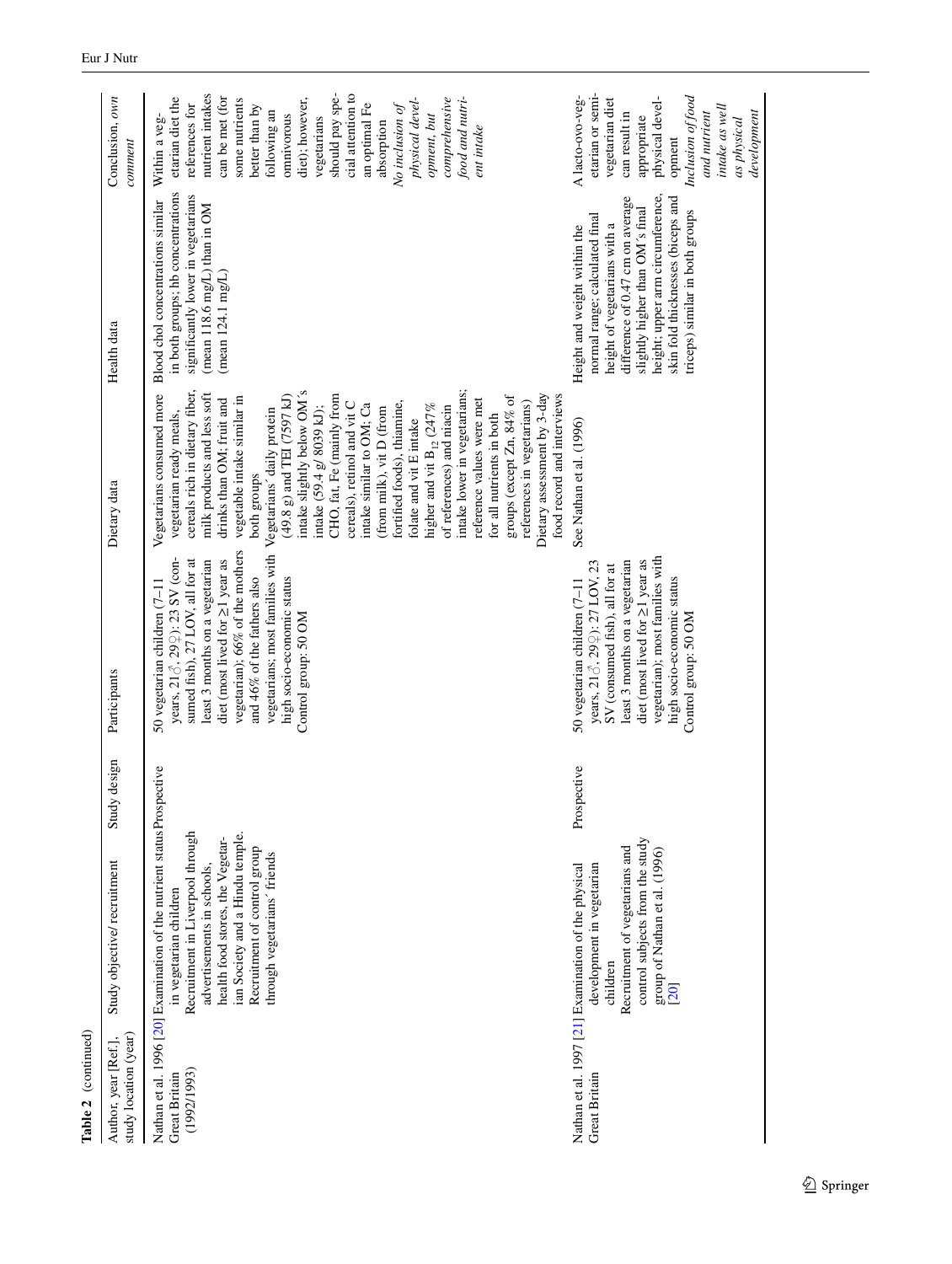|            | Table 2 (continued)                           |                                                                                                                                                                                                                                                                                             |                 |                                                                                                                                                                                       |                                                                                                                                                                                                              |                                                                                                                                                                                                                                                                                                                                                                                                                                                                                                                                                                                                                                                                                                |                                                                                                                                                                                                                                                                                    |
|------------|-----------------------------------------------|---------------------------------------------------------------------------------------------------------------------------------------------------------------------------------------------------------------------------------------------------------------------------------------------|-----------------|---------------------------------------------------------------------------------------------------------------------------------------------------------------------------------------|--------------------------------------------------------------------------------------------------------------------------------------------------------------------------------------------------------------|------------------------------------------------------------------------------------------------------------------------------------------------------------------------------------------------------------------------------------------------------------------------------------------------------------------------------------------------------------------------------------------------------------------------------------------------------------------------------------------------------------------------------------------------------------------------------------------------------------------------------------------------------------------------------------------------|------------------------------------------------------------------------------------------------------------------------------------------------------------------------------------------------------------------------------------------------------------------------------------|
| 2 Springer | study location (year)<br>Author, year [Ref.], | Study objective/recruitment                                                                                                                                                                                                                                                                 | design<br>Study | Participants                                                                                                                                                                          | Dietary data                                                                                                                                                                                                 | Health data                                                                                                                                                                                                                                                                                                                                                                                                                                                                                                                                                                                                                                                                                    | Conclusion, own<br>comment                                                                                                                                                                                                                                                         |
|            | ová et al. 1997 [22]<br>Slovakia              | chemical parameters in children<br>vegetarian and omnivorous diet<br>group through primary schools<br>Recruitment through the Slovac<br>Krajcovicová-Kudláck-Examination of the effects of a<br>slava. Recruitment of control<br>Vegetarian Society in Brati-<br>on haematological and bio- | Cross-sectional | years, $11\delta$ , $15\Omega$ ; LOV or LV,<br>26 vegetarian children (11-14<br>on a vegetarian diet for 2.8<br>Control group: 32 OM<br>years on average                              | questionnaire, results not<br>Assessment of dietary pat-<br>terns by food frequency<br>given                                                                                                                 | vegetarians showed Fe deficiency<br>antioxidants and lower values of<br>total chol and LDL-chol within<br>ians, but not in OM; HDL-chol<br>concentrations of erythrocytes,<br>CD in vegetarians; 58% of the<br>proteinemia in 12% of vegetar-<br>vegetarians lower than in OM;<br>the physiological range but in<br>(mean: 16.0 $\mu$ mol/L) vs 9% in<br>hypoalbuminemia in 38% and<br>Vegetarians' weight on average<br>OM similar; higher values of<br>similar in both groups; blood<br>hb (135.4 g/L in vegetarians,<br>indicated by low serum iron<br>4 kg lower than OM, height<br>142.0 g/L in OM), protein,<br>and TG in vegetarians and<br>OM (mean: 22.5 µmol/L)                      | advantageously<br>nutrient intake,<br>but biomarkers<br>FA profile and<br>diet increases<br>No inclusion of<br>the risk of Fe<br>and physical<br>efits through<br>development<br>and albumin<br>deficiencies<br>antioxidant<br>A vegetarian<br>health ben-<br>and brings<br>status |
|            | ová et al. 1997 [23]<br>Slovakia              | group through primary schools<br>Recruitment through the Slovak<br>slava. Recruitment of control<br>profile in vegetarian children<br>Vegetarian Society in Brati-<br>Krajcovicová-Kudláck-Examination of the FA blood                                                                      | Cross-sectional | years, 158, 172): 15 OV, 7 VE,<br>10 SV (fish consumption twice<br>a week), all on vegetarian diet<br>32 vegetarian children (11-15<br>for 3 years on average<br>Control group: 19 OM | tion of fat from plant origin<br>ians than in OM, consump-<br>Consumption of total fat and<br>total chol lower in vegetar-<br>Dietary assessment by food<br>frequency questionnaire<br>higher in vegetarians | α linolenic acid (0.83% vs 0.67%), No inclusion of<br>FA vs 0.84% in OM, palmitic acid<br>sahexaenoic acid and total n-3-FA<br>higher in vegetarians than in OM;<br>blood concentrations of saturated<br>18.8% vs 21.86%) in vegetarians,<br>3.56%) and lowest in VE $(0.30\%)$<br>FA (myristic acid 0.60% of total<br>and height similar to OM; lower<br>total PUFA (47.06% vs 42.32%)<br>VE (19.48%) higher than in OM<br>linoleic acid (35.08% vs 29.47),<br>0.29%/2.37%); n-6-FA/ n-3-FA<br>MUFA similar in both groups;<br>Vegetarians' mean body weight<br>ratio in LOV (14.71%) and in<br>highest in SE (0.75%/1.95%/<br>eicosapentaenoic acid, doco-<br>$(13.07\%)$ and SE $(11.80\%)$ | nutrient intake<br>blood concen-<br>of low n-3-FA<br>trations (with<br>diet results in<br>beneficial FA<br>the exception<br>development<br>but physical<br>(except fat),<br>A vegetarian<br>in VE)                                                                                 |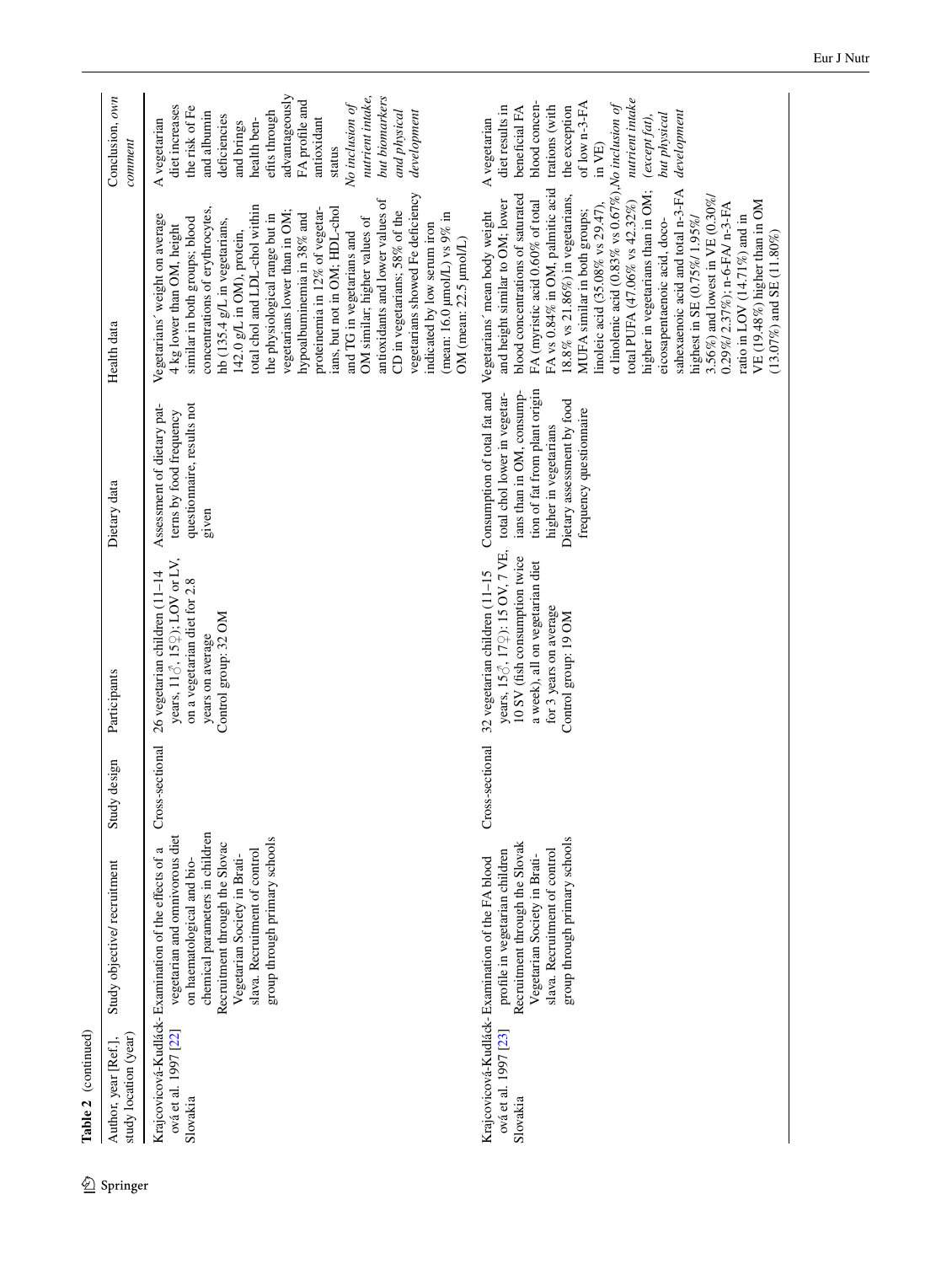| Author, year [Ref.],<br>study location (year) | Study objective/recruitment                                                                                                                                                                                                                                                                          | Study design | Participants                                                                                                                                                                 | Dietary data                                                                                                                                                                                                                                                   | Health data                                                                                                                                                                                                                                                                                                                                                                                                                                                                                      | Conclusion, own<br>comment                                                                                                                                                                           |
|-----------------------------------------------|------------------------------------------------------------------------------------------------------------------------------------------------------------------------------------------------------------------------------------------------------------------------------------------------------|--------------|------------------------------------------------------------------------------------------------------------------------------------------------------------------------------|----------------------------------------------------------------------------------------------------------------------------------------------------------------------------------------------------------------------------------------------------------------|--------------------------------------------------------------------------------------------------------------------------------------------------------------------------------------------------------------------------------------------------------------------------------------------------------------------------------------------------------------------------------------------------------------------------------------------------------------------------------------------------|------------------------------------------------------------------------------------------------------------------------------------------------------------------------------------------------------|
| Belgium<br>[24]                               | Hebbelinck et al. 1999 Examination of physical develop-Cross-sectional<br>ences: data of OM from a study<br>ment and activity in vegetarian<br>ment in health food stores and<br>Recruitment through advertise-<br>vegetarian societies. Refer-<br>children and adolescents<br>on physical education |              | adolescents (6-17 years, 19 $\delta$ ),<br>19 $\frac{2}{7}$ ; all for at least 3 years<br>Control group: 2837 OM (not<br>38 vegetarian children and<br>self-examined)<br>LOV | reference values in vegetar-<br>Dietary assessment by 7-day<br>food frequency question-<br>ians (up to 2648 kJ)<br>naire                                                                                                                                       | Sit-up-test and recovery heart rate<br>worse than OMs' results; vegetar-<br>ians superior in endurance sports;<br>references; skin fold thickness in<br>on average 11.15 kg lighter than<br>vegetarians; vegetarians' results<br>Intake of TEI was below the Physical development on average<br>by the standing long jump, the<br>vegetarians lower than in OM;<br>normal sexual development in<br>10- to 17-year-old vegetarians<br>on average LOV as fit as OM<br>within the normal range, but | and biomarkers<br>nutrient intake<br>vegetarian diet<br>normal devel-<br>No inclusion of<br>implemented<br>can result in<br>A carefully<br>opment                                                    |
| 2003 [25]<br>Poland                           | Recruitment through the Institute<br>Ambroszkiewicz et al. Examination of osteocalcin and<br>leptin blood concentrations in<br>of Mother and Child Warsaw<br>vegetarian children                                                                                                                     |              | years, 12♂, 11♀): 13 LOV, 2<br>Cross-sectional 23 vegetarian children (2-10<br>Control group: 26 OM<br>LV, $8$ VE                                                            | CHO (55% of TEI) similar<br>within the reference range<br>of TEI) slightly lower and<br>intake; intake values were<br>Vegetarians' intake of TEI,<br>protein (16% of TEI) and<br>to OM's intake; fat (27%<br>intake higher than OM's<br>dietary fiber and PUFA | Vegetarians' BMI similar to OM's A vegetarian diet<br>concentrations in vegetarians $45\%$ way<br>Osteocalcin blood concentrations<br>lower than in OM, leptin blood<br>in vegetarians on average 12%<br>lower<br>BМ                                                                                                                                                                                                                                                                             | bone health and<br>bone formation<br>$\alpha$ examination of<br>physical devel-<br>opment but not<br>nutrient intake<br>in a negative<br>bone health;<br>might affect<br>inclusion of<br>No detailed |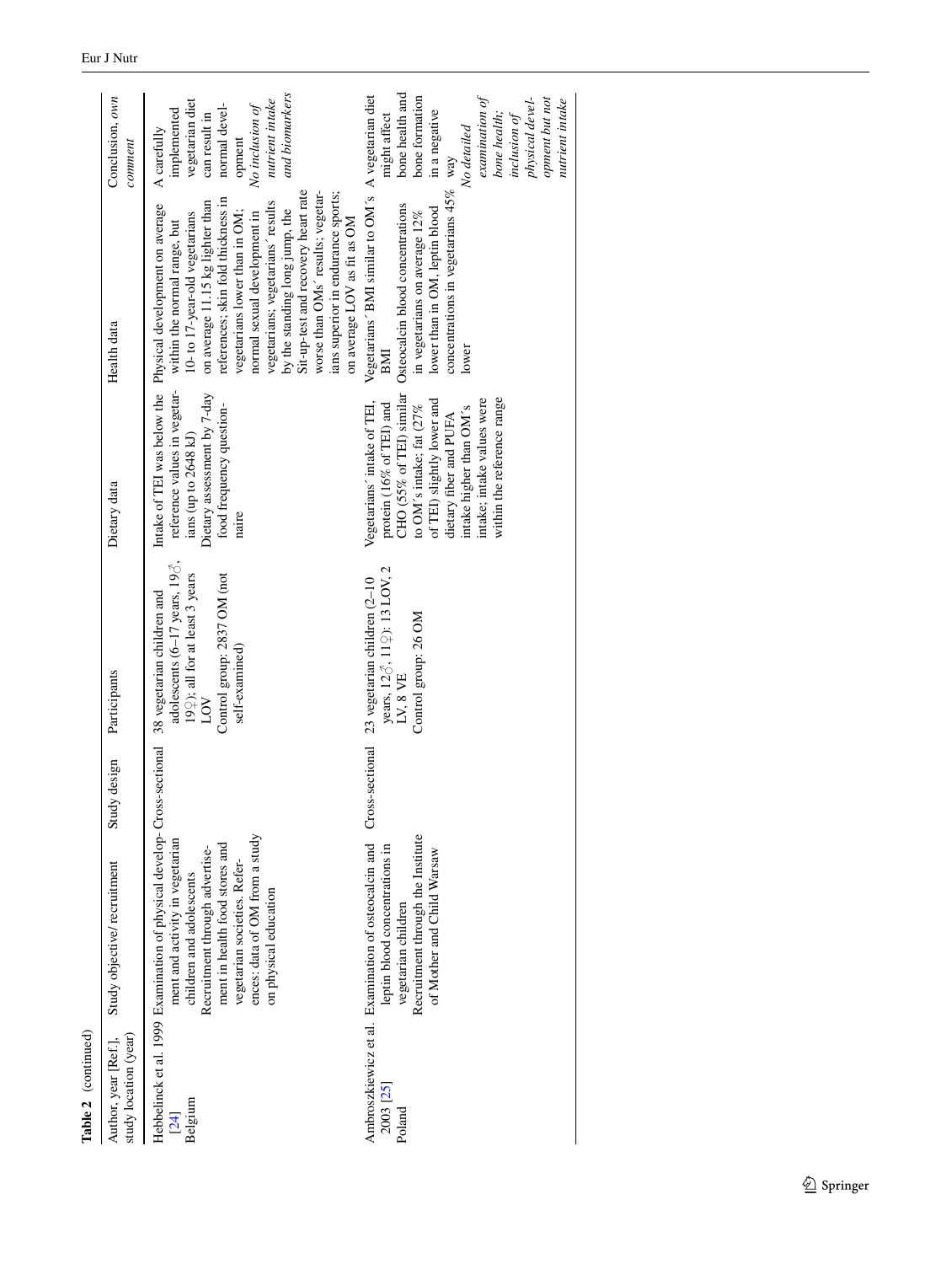| Table 2 (continued)                           |                                                                                                                                                                                                                                                                        |                 |                                                                                                                                                                                                              |                                                                                                                                                                                                                                                                                                                                                                                                                                                                                                               |                                                                                                                                                                                                                                                                                                                                                                                                                                                                                  |                                                                                                                                                                                                        |
|-----------------------------------------------|------------------------------------------------------------------------------------------------------------------------------------------------------------------------------------------------------------------------------------------------------------------------|-----------------|--------------------------------------------------------------------------------------------------------------------------------------------------------------------------------------------------------------|---------------------------------------------------------------------------------------------------------------------------------------------------------------------------------------------------------------------------------------------------------------------------------------------------------------------------------------------------------------------------------------------------------------------------------------------------------------------------------------------------------------|----------------------------------------------------------------------------------------------------------------------------------------------------------------------------------------------------------------------------------------------------------------------------------------------------------------------------------------------------------------------------------------------------------------------------------------------------------------------------------|--------------------------------------------------------------------------------------------------------------------------------------------------------------------------------------------------------|
| study location (year)<br>Author, year [Ref.], | Study objective/recruitment                                                                                                                                                                                                                                            | design<br>Study | Participants                                                                                                                                                                                                 | Dietary data                                                                                                                                                                                                                                                                                                                                                                                                                                                                                                  | Health data                                                                                                                                                                                                                                                                                                                                                                                                                                                                      | Conclusion, own<br>comment                                                                                                                                                                             |
| <b>Great Britain</b>                          | meat consumption on Fe, Cu<br>Taylor et al. 2004 [26] Examination of the effects of<br>No information recruitment<br>and Zn status in infants                                                                                                                          | Prospective     | with high socio-economic status<br>birthweight≥2500 g; no use of<br>Fe supplements, most families<br>months, $7\delta$ , $13\hat{+}$ ); all LOV,<br>20 vegetarian children $(0-24)$<br>Control group: 178 OM | lower than reference in both<br>with $16$ , $20$ and $24$ months;<br>groups; with 16 months Zn<br>Dietary assessment by 7-day<br>ages lower than references<br>in vegetarians, at the other<br>in vegetarians than in OM<br>than references (5.0 mg/d)<br>intake (6.12 mg/d) higher<br>in both groups; Cu intake<br>reference (7.8 mg/d) with<br>Fe intakes in vegetarians<br>higher than references in<br>$(7.9 \text{ mg/d})$ in line with<br>both groups at any age<br>12 months, afterwards<br>weight log | within the reference range in both $No$ inclusion of<br>4 months; mean serum Zn and Cu<br>the lower reference range in vege-<br>tarians and similar to OM; 34.1%<br>subjects with low Fe or hb values<br>protoporphyrin, Fe and ferritin at<br>of both groups <110 g/L hb with<br>groups; with 12 months negative<br>thrombocytes, erythrocytes, Zn-<br>Fe intake significantly higher Mean blood concentrations of hb,<br>correlation between number of<br>and meat consumption | supplies infants<br>an omnivorous<br>vegetarian diet<br>and Zn just as<br>and macronu-<br>ing, physical<br>development<br>with Fe, Cu<br>breastfeed-<br>Fe sources,<br>A lacto-ovo-<br>trients<br>diet |
| 2006 [27]<br>Poland                           | antioxidant status) in vegetarian<br>Recruitment through the Institute<br>of Mother and Child Warsaw<br>Ambroszkiewicz et al. Examination of blood nutrient<br>cysteine, folate, vit $B_{12}$ and<br>status biomarkers (homo-<br>children                              |                 | Cross-sectional 32 vegetarian children (2-10<br>years, 188, 142): 21 LOV,<br>1 LV, 5 OV, 5 VE<br>No control group                                                                                            | intakes in $VE$ with $< 1$ µg/d<br>with 195.7 $\pm$ 78.0 µg/d the<br>values (exception: vit $B_{12}$<br>vit $B_{12}$ met the reference<br>reference values of 50.0-<br>mended 1.0-2.0 µg/d);<br>folate intake exceeded<br>protein, CHO, fat and<br>instead of the recom-<br>Mean intakes of TEI,<br>150.0 µg/d                                                                                                                                                                                                | homocysteine, folate, vit $B_{12}$ and<br>chol, LDL-chol, HDL-chol, TG,<br>within the physiological range<br>antioxidant status on average<br>Blood concentrations of total                                                                                                                                                                                                                                                                                                      | nutrients (with<br>physical devel-<br>of low vit $\mathbf{B}_{12}$<br>No inclusion of<br>the exception<br>ficiently with<br>intake in VE)<br>diet supplies<br>children suf-<br>A vegetarian<br>opment  |
| Poland (in winter)<br>2007 [28]               | formation markers in vegetarian<br>et al. (2006) [27]. Recruitment<br>Institute of Mother and Child<br>of control group through the<br>sample of Ambroszkiewicz<br>Ambroszkiewicz et al. Examination of blood bone<br>Recruitment from the study<br>children<br>Warsaw | Cross-sectional | 50 vegetarian children (2-10<br>years, 278, 239): 28 LOV,<br>Control group: 50 OM<br>4 LV, 5 OV, 13 VE                                                                                                       | intakes in vegetarians below<br>fat and P similar to OM's<br>ence values; Ca and vit D<br>Dietary assessment by food<br>reference values and two-<br>intakes and met the refer-<br>frequency questionnaire<br>fold lower than in OM                                                                                                                                                                                                                                                                           | ians' mean blood concentrations Inclusion of<br>lower than OM's values); vegetar-<br>(but vegetarians' values two-fold<br>reference values in both groups<br>vit D concentrations below the<br>within the physiological range,<br>of OC, BAP and CTX 10-20%<br>similar to OM's BMI; blood<br>Intakes of TEI, protein, CHO, Vegetarians' BMI on average<br>concentrations of Ca and P<br>lower than in OM                                                                         | thus affect bone<br>A vegetarian diet<br>physical devel-<br>poor vit D and<br>formation in a<br>Ca status and<br>negative way<br>in childhood<br>can result in<br>opment                               |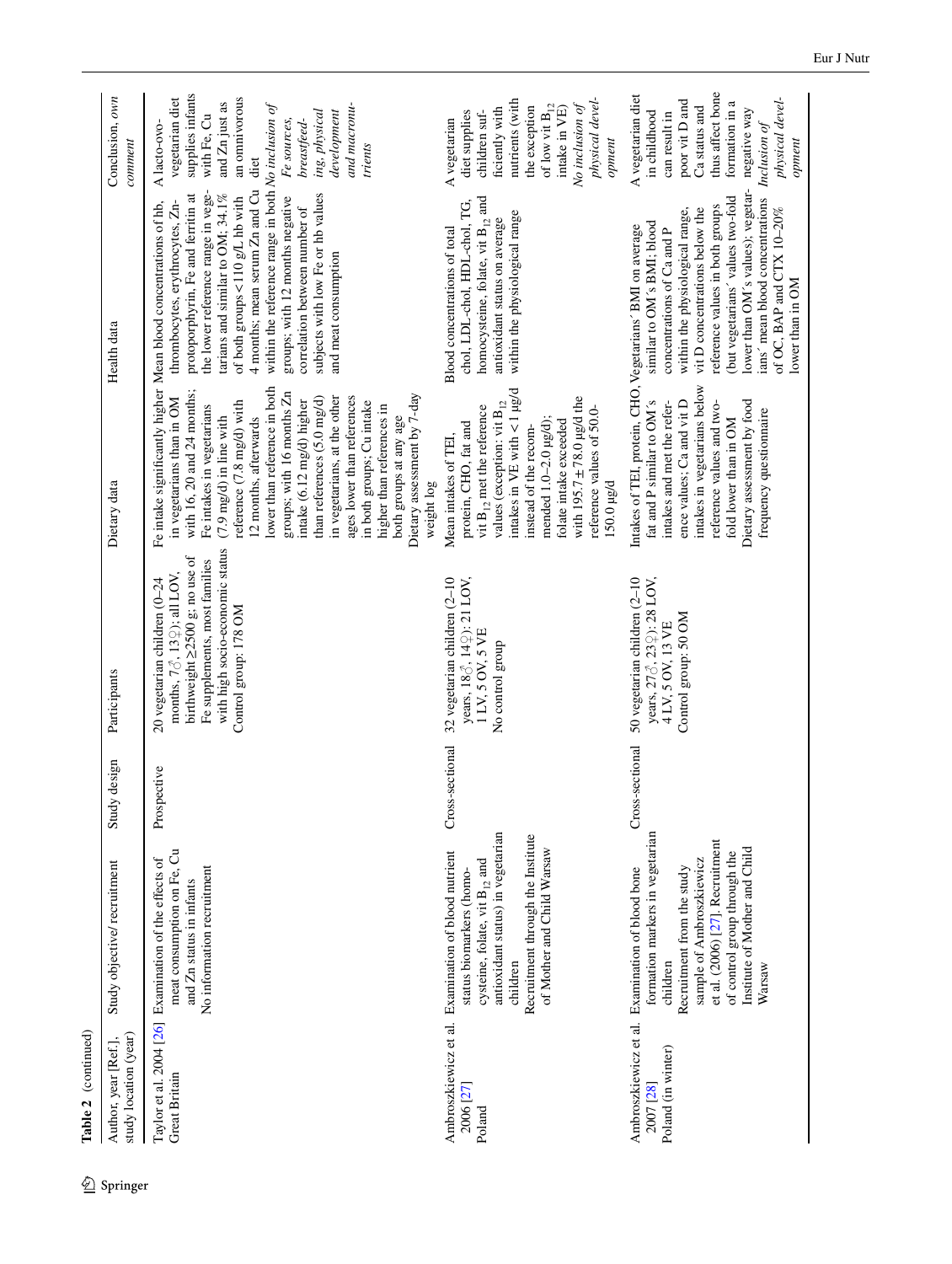| study location (year)<br>Author, year [Ref.], | Study objective/recruitment                                                                                                                                                                                                                                                                         | Study design      | Participants                                                                                                      | Dietary data                                                                                                                                                                                                                                                                                                                                                                                                                   | Health data                                                                                                                                                                                                                                                                                                                                                                                                                                                                                                                | Conclusion, own<br>comment                                                                                                                                                                                                                                                 |
|-----------------------------------------------|-----------------------------------------------------------------------------------------------------------------------------------------------------------------------------------------------------------------------------------------------------------------------------------------------------|-------------------|-------------------------------------------------------------------------------------------------------------------|--------------------------------------------------------------------------------------------------------------------------------------------------------------------------------------------------------------------------------------------------------------------------------------------------------------------------------------------------------------------------------------------------------------------------------|----------------------------------------------------------------------------------------------------------------------------------------------------------------------------------------------------------------------------------------------------------------------------------------------------------------------------------------------------------------------------------------------------------------------------------------------------------------------------------------------------------------------------|----------------------------------------------------------------------------------------------------------------------------------------------------------------------------------------------------------------------------------------------------------------------------|
| 2011 [29]<br>Poland                           | Recruitment through the Institute<br>and anthropometric parameters<br>Ambroszkiewicz et al. Examination of the relationship<br>between adipocytokine status<br>of Mother and Child Warsaw<br>in vegetarian children                                                                                 | Cross-sectional   | since birth, 2 LV, 9 OV, 4 VE<br>30 vegetarian children (4-10<br>years, 188, 122): 15 LOV<br>Control group: 60 OM | intakes, but within the refer-<br>Dietary assessment by 3-day<br>and met reference values;<br>intake higher than OM's<br>Intakes of TEI and protein<br>fat intake in vegetarians<br>similar to OM's intakes<br>slightly lower and CHO<br>food records<br>ence range                                                                                                                                                            | both groups, blood lipid profile in No inclusion of<br>within the normal range (fat body<br>vegetarians more beneficial (total<br>lower than in OM; leptin concen-<br>within the physiological range in<br>Vegetarians' height, weight, lean<br>mass lower than in OM); blood<br>trations in vegetarians two-fold<br>chol, LDL-chol and TG values<br>lower than in OM, adiponectin<br>LDL-chol, HDL-chol and TG<br>body mass and fat body mass<br>concentrations in vegetarians<br>concentrations of total chol,<br>higher | A vegetarian diet<br>physical devel-<br>in a favourable<br>concentrations<br>adipocytokine<br>micronutrient<br>micronutrient<br>affects blood<br>biomarkers;<br>inclusion of<br>intakes and<br>lipids and<br>opment<br>way                                                 |
| 2011 [30]<br>Poland                           | (OM temporarily under medical<br>control group through hospitals<br>Recruitment from the study sam-<br>ple of Ambroszkiewicz et al.<br>a vegetarian diet on nutrient<br>$(2011)$ [29]. Recruitment of<br>askowska-Klita et al. Examination of the effects of<br>status in childhood<br>supervision) | ss-sectional<br>Ğ | years, 188, 14\; 121 LOV, 1<br>32 vegetarian children (2-10<br>Control group: 18 OM<br>LV, 5 OV, 5 VE             | lower than reference values;<br>the reference values in both<br>and references. vit A intake<br>intake (1.1 µg/d) three-fold<br>vegetarians higher and fat<br>CHO, fat and PUFA met<br>in vegetarians 200% and<br>intake lower than in OM<br>folate 160% of reference<br>vit $B_1$ , intake in 28% of<br>at the lower limit; vit D<br>groups; CHO intake in<br>values, vit E (6.6 µg/d)<br>vegetarians lower than<br>reference | etarians half of the reference limit<br>E in vegetarians within the physi-<br>similar to OM's values; vit E and<br>transferrin, vit $B_{12}$ , vit A and vit<br>antioxidant status in vegetarians<br>slightly lower than in OM; vit D<br>blood levels (13.7 µg/L) in veg-<br>Mean intakes of TEI, protein, Fe, Fe binding capacity, ferritin,<br>(5.79 µmol/L) and vit A blood<br>ological range, homocysteine<br>concentration $(1,25 \text{ µmol/L})$                                                                    | physical devel-<br>opment, but of<br>vegetarian diet<br>nutrient status<br>nutrient status<br>No inclusion of<br>the exception<br>implemented<br>of vit D defi-<br>the reference<br>according to<br>in childhood<br>values (with<br>results in a<br>A carefully<br>ciency) |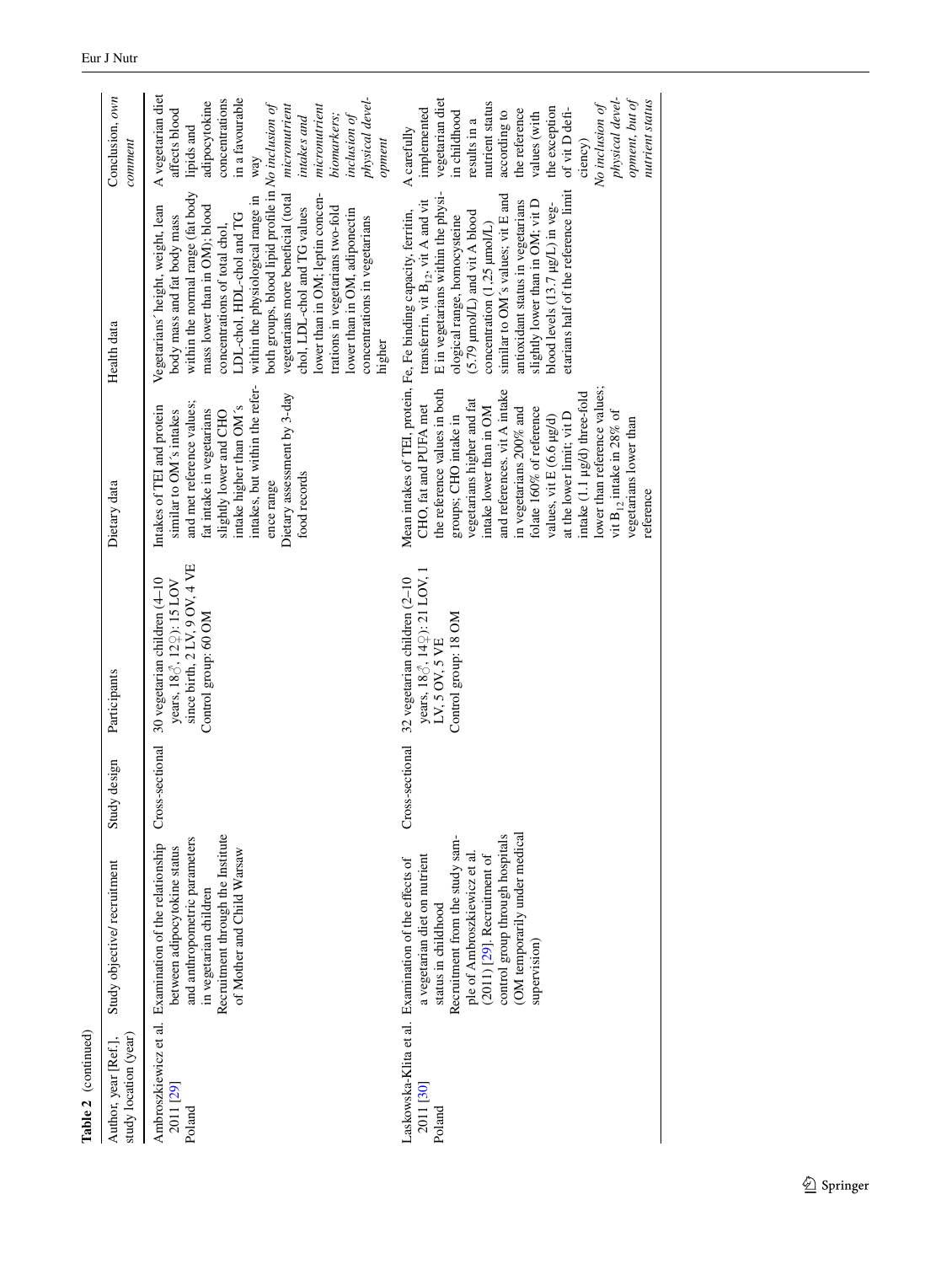|            | Table 2 (continued)                           |                                                                                                                                                                                                                                                                                                 |                  |                                                                                                                                                                                                                                                                                                                                                                      |                                                                                                                                 |                                                                                                                                                                                                                                                                                                                                                                                                                                                                                                                                                                 |                                                                                                                                                                                                                                                                                                             |
|------------|-----------------------------------------------|-------------------------------------------------------------------------------------------------------------------------------------------------------------------------------------------------------------------------------------------------------------------------------------------------|------------------|----------------------------------------------------------------------------------------------------------------------------------------------------------------------------------------------------------------------------------------------------------------------------------------------------------------------------------------------------------------------|---------------------------------------------------------------------------------------------------------------------------------|-----------------------------------------------------------------------------------------------------------------------------------------------------------------------------------------------------------------------------------------------------------------------------------------------------------------------------------------------------------------------------------------------------------------------------------------------------------------------------------------------------------------------------------------------------------------|-------------------------------------------------------------------------------------------------------------------------------------------------------------------------------------------------------------------------------------------------------------------------------------------------------------|
| 2 Springer | study location (year)<br>Author, year [Ref.], | Study objective/recruitment                                                                                                                                                                                                                                                                     | Study design     | Participants                                                                                                                                                                                                                                                                                                                                                         | Dietary data                                                                                                                    | Health data                                                                                                                                                                                                                                                                                                                                                                                                                                                                                                                                                     | Conclusion, own<br>comment                                                                                                                                                                                                                                                                                  |
|            | Gorczyca et al. 2011<br>Poland (2006)<br>[31] | or followers of the Hare Krishna<br>movement. Recruitment of con-<br>profile in vegetarian and omniv-<br>ments in vegetarian magazines<br>trol group through allergology<br>Examination of the blood lipid<br>Recruitment through advertise-<br>orous children with allergies<br>hospital wards | Cross-sectional  | years, $6\text{C}$ , $18\text{C}$ ): 2 VE, 10 LOV, intake in vegetarians: olive<br>allergies, no use of nutritional Dietary assessment by food<br>7 LV or OV, 5 SV; all on vege- oil, rapeseed oil, grape<br>tarian diet for at least 1 year, no<br>Control group: 16 OM with aller-<br>gies, 18 OM without allergies<br>24 vegetarian children (2-18<br>supplements | Main sources for dietary fat<br>frequency questionnaire<br>seed oil                                                             | eicosapentaenoic acid (2.4 µg/100<br>acid and oleic acid in vegetarians<br>$(35.7 \,\mu g/100 \,\text{mL}$ and 6.0 $\mu g/100$<br>similar to OM's; total chol, TG,<br>mL) lower than in allergic OM<br>HDL-chol, LDL-chol, stearic<br>similar to OM's; linoleic acid<br>Vegetarians' height and weight<br>$(55.9 \mu g/100 \text{ mL})$ higher and<br>mL, resp.)                                                                                                                                                                                                | sion of physical<br>generally might<br>A vegetarian diet<br>terns; no inclu-<br>development or<br>Allergic children<br>nutrient status<br>have differing<br>blood fat pat-<br>might appear<br>as a potential<br>besides fat<br>therapy in<br>allergies                                                      |
|            | Matthews et al. 2011<br>[40]<br>USA           | and a vegetarian diet in children<br>between the risk for overweight<br>OM through the study sample<br>Examination of the association<br>Recruitment of vegetarians and<br>of Harris et al., 1981 [41                                                                                           | pective<br>Prosp | 1764 SDA and OM children<br>$(879\text{C}, 885\text{C}, 6-18 \text{ years})$<br>No control group                                                                                                                                                                                                                                                                     | 894 OM from the study of<br>Harris et al. 1981 (unpub-<br>Dietary assessment by food<br>frequency questionnaire<br>lished data) | overweight in both groups (cut-off<br>between nut/vegetable intake and<br>85th percentile of age and gender<br>adolescents as being overweight:<br>tion between overweight and the<br>consumption of meat/ fish/eggs/<br>overweight, positive association<br>$20\%$ ( $n = 176$ ) of the girls were<br>between overweight and dairy<br>specific recommendations for<br>point to identify children and<br>intake, no significant associa-<br>Dietary data of 870 SDA and 17% ( $n = 151$ ) of the boys and<br>BMI); negative association<br>fruit in both groups | consumption of<br>for overweight,<br>OM considered<br>reduce the risk<br>dairy products<br>sample); large<br>whereas high<br>High consump-<br>analysis (veg-<br>etables might<br>as one whole<br>study sample<br>etarians and<br>tion of veg-<br>might raise<br>overweight<br>the risk for<br>No stratified |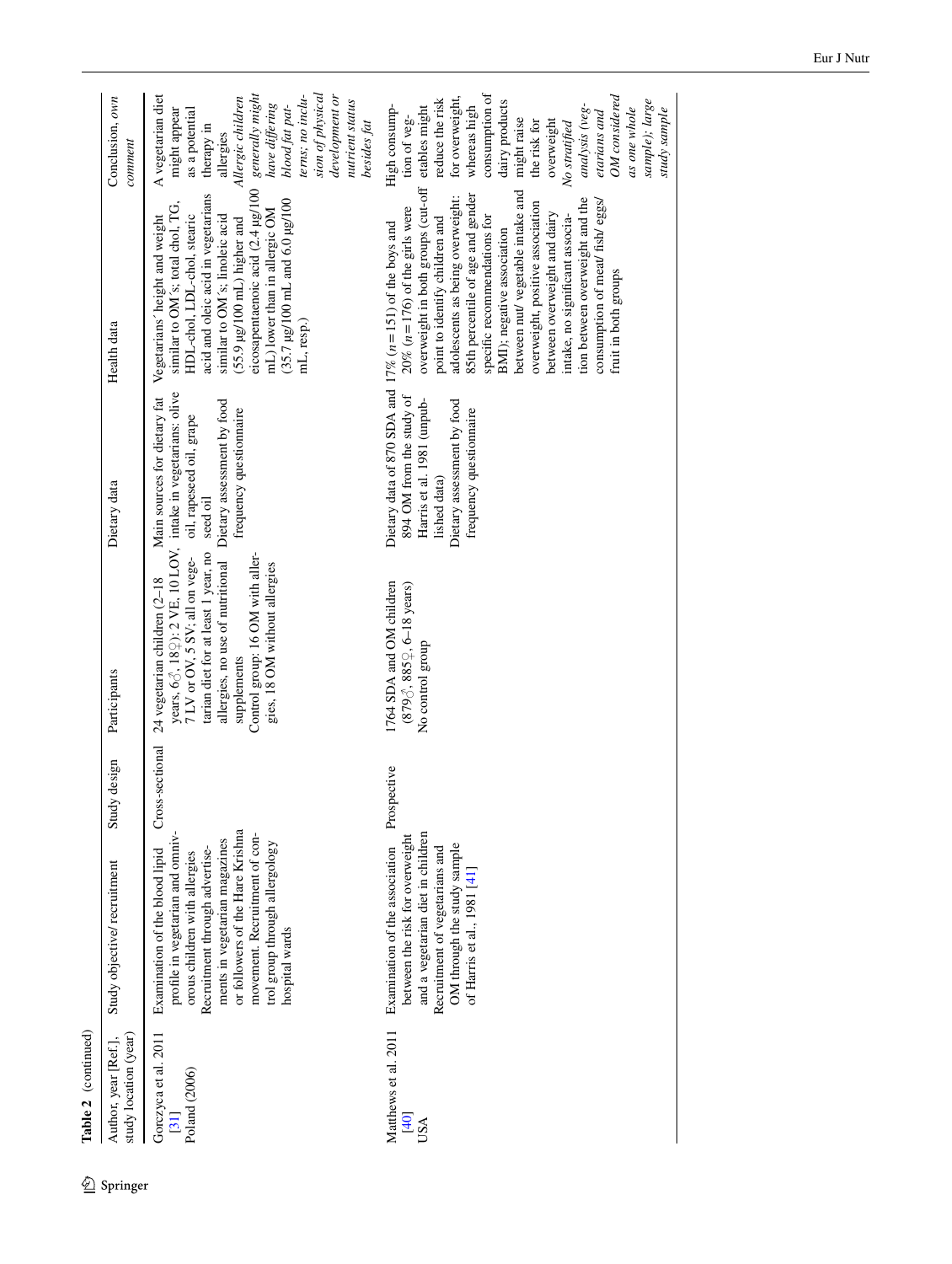| Table 2 (continued)                           |                                                                                                                                                                                                                                                                                                                                |              |                                                                                                                                                                                                                                                                                              |                                                                                                                                                                                                                                                                    |                                                                                                                                                                                                                                                            |                                                                                                                                                                                   |
|-----------------------------------------------|--------------------------------------------------------------------------------------------------------------------------------------------------------------------------------------------------------------------------------------------------------------------------------------------------------------------------------|--------------|----------------------------------------------------------------------------------------------------------------------------------------------------------------------------------------------------------------------------------------------------------------------------------------------|--------------------------------------------------------------------------------------------------------------------------------------------------------------------------------------------------------------------------------------------------------------------|------------------------------------------------------------------------------------------------------------------------------------------------------------------------------------------------------------------------------------------------------------|-----------------------------------------------------------------------------------------------------------------------------------------------------------------------------------|
| Author, year [Ref.],<br>study location (year) | Study objective/recruitment                                                                                                                                                                                                                                                                                                    | Study design | Participants                                                                                                                                                                                                                                                                                 | Dietary data                                                                                                                                                                                                                                                       | Health data                                                                                                                                                                                                                                                | Conclusion, own<br>comment                                                                                                                                                        |
| Poland (2006)<br>$[32]$                       | Gorczyca et al. 2013 Examination of Fe intake and Fe Cross-sectional 22 vegetarian children $(2-18 \text{ Intakes of TH, protein and } )$<br>control group through hospital<br>Recruitment through the study<br>status in vegetarian children<br>$(2011)$ [31]. Recruitment of<br>sample of Gorczyca et al.<br>(routine check) |              | at least 1 year, no use of Fe sup- (70 mg/d) higher in vegetar-<br>years, $5\delta$ , $17\Omega$ ): 11 LOV, 6 LV, Fe in vegetarians similar to<br>5 SV; all on a vegetarian diet for OM's intakes, vit C intake<br>plements; mainly parents also<br>Control group: 18 OM<br>were vegetarians | vegetables and fruit, OM's Fe<br>sources: grain, meat and fish<br>Dietary assessment by 7-day<br>ians than in OM (47 mg/d);<br>the reference values in both<br>sources: grain, mushrooms,<br>Fe intake met 60 to 70% of<br>groups; Vegetarians' Fe<br>food records | ferritin) in vegetarians $(9.61 \mu g/L)$ the risk for<br>than in OM (36.1 µg/L); negative<br>correlation between age and Fe<br>similar to OM's; higher preva-<br>Vegetarians' height and weight<br>lence of Fe deficiency (serum<br>intake in vegetarians | despite high vit<br>nutrient status,<br>Fe biomarker<br>Fe deficiency<br>and physical<br>development<br>diet in child-<br>A vegetarian<br>Inclusion of<br>hood rises<br>C intakes |
|                                               | BAP bone-specific alkaline phosphatase, BMC bone mineral content, BMD bone mineral density, BMI body mass index, Ca calcium, CD conjugated dienes, <i>chol</i> cholesterol, CHO carbohy-                                                                                                                                       |              |                                                                                                                                                                                                                                                                                              |                                                                                                                                                                                                                                                                    |                                                                                                                                                                                                                                                            |                                                                                                                                                                                   |
|                                               |                                                                                                                                                                                                                                                                                                                                |              |                                                                                                                                                                                                                                                                                              |                                                                                                                                                                                                                                                                    | drates, CTX C-terminal telopeptide of type 1 collagen, Cu copper, Fe iron, FA fatty acid, hb haemoglobin, HDL high density lipoprotein, ht hematocrit, LDL low density lipoprotein, LOV lacto-                                                             |                                                                                                                                                                                   |

ovo-vegetarians, *LV* lacto-vegetarians, *MUFA* monounsaturated fatty acids, *OC* osteocalcin, *OM* omnivore, *OV* ovo-vegetarians,

Health Organization, *Zn* zinc

Health Organization, Zn zinc

Adventists, SV semi-vegetarians (vegetarians who consume fish but no meat), TEI total energy intake, TC triglycerides, VE vegans, vit vitamin, 25-OH-vit D 25-hydroxy-vitamin D, WHO World

Adventists, SV semi-vegetarians (vegetarians who consume fish but no meat), TEI total energy intake, TG triglycerides, VE vegans, vit vitamin, 25-OH-vit D 25-hydroxy-vitamin D, WHO World

ovo-vegetarians, LV lacto-vegetarians, MUFA monounsaturated fatty acids, OC osteocalcin, OM omnivore, OV ovo-vegetarians, P phosphate, PUFA polyunsaturated fatty acids, SDA Seven Day

*P* phosphate, *PUFA* polyunsaturated fatty acids, *SDA* Seven Day

Vegetarians´ and omnivores´ physical development was similar and within the normal range [\[37](#page-20-16), [38](#page-20-0)]. In both groups, the intakes of energy and protein met the reference values, whereas the iron intake was 60–70% of the references. In vegetarians, vitamin C intake exceeded the reference values (70 mg/ d). Blood sample analysis showed a higher prevalence of iron deficiency in vegetarians than in omnivores (mean serum ferritin: 9.61 vs 36.1 µg/L) [\[38](#page-20-0)]. Blood lipid levels were found within the normal range in both groups [[37\]](#page-20-16).

The two studies from Slovakia included adolescents of all vegetarian-type diets  $(n=16/32)$  aged 11–15 years as well as omnivorous controls  $(n=32/19)$   $[28, 29]$  $[28, 29]$  $[28, 29]$  $[28, 29]$ . In one of these studies, body weight and height were similar in vegetarians and in omnivores [\[29](#page-20-12)], while in the other study, vegetarians´ weight was 4 kg lower than omnivores´ weight [\[28](#page-20-11)]. There was no information about nutrient intake, but serum iron (mean:  $16.0 \mu$ mol/L) and haemoglobin levels (mean: 135.4 g/L) indicated iron deficiency anaemia in 58% of the vegetarians, whereas iron deficiency was less common (9%) in omnivores (mean serum iron: 22.5 µmol/L, haemoglobin: 142.0 g/L). In vegetarians, but not in omnivores, albuminaemia (38%) and protein deficiency (12%) was found [\[28](#page-20-11)]. Blood levels of total cholesterol, LDL cholesterol, and saturated fatty acids were significantly lower in vegetarians [\[28](#page-20-11), [29\]](#page-20-12), while their levels of polyunsaturated fatty acids were higher than in omnivores (47.06 vs 42.32% of total fatty acids). Blood levels of n-3 eicosapentaenoic acid (EPA) and docosahexaenoic acid (DHA) were highest in participants who consumed fish but no meat  $(0.75/1.95\%)$ of total fatty acids) and lowest in vegans (0.3/0.29% of total fatty acids) [\[29](#page-20-12)]. Taken together, these findings show more favourable blood lipid levels in the vegetarian than in the omnivorous groups.

In 50 British vegetarians (mainly lacto-ovo-vegetarians) aged 7–11 years, body weight, body height, upper arm circumference, and skinfold thicknesses showed a similar physical development as in their omnivorous controls, while the calculated final height was higher (by 0.47 cm) in vegetarians [\[27](#page-19-24)]. References were met for all nutrient intakes in both groups, with the exception of zinc (84% of the references in vegetarians and 94% in omnivores). The daily intakes of energy, protein, and vitamin  $B_{12}$  tended to be lower in vegetarians (7597 kJ/day, 49.8 g/day, and 247% of references) than in omnivores (8039 kJ/day, 59.4 g/day, and 329% of references). The iron status in vegetarians was lower than in omnivores (blood haemoglobin: 118.6 vs 124.1 mg/L) and 47.5% of the vegetarians (19 of 40) fell below the third percentile of a reference sample [\[26](#page-19-23)].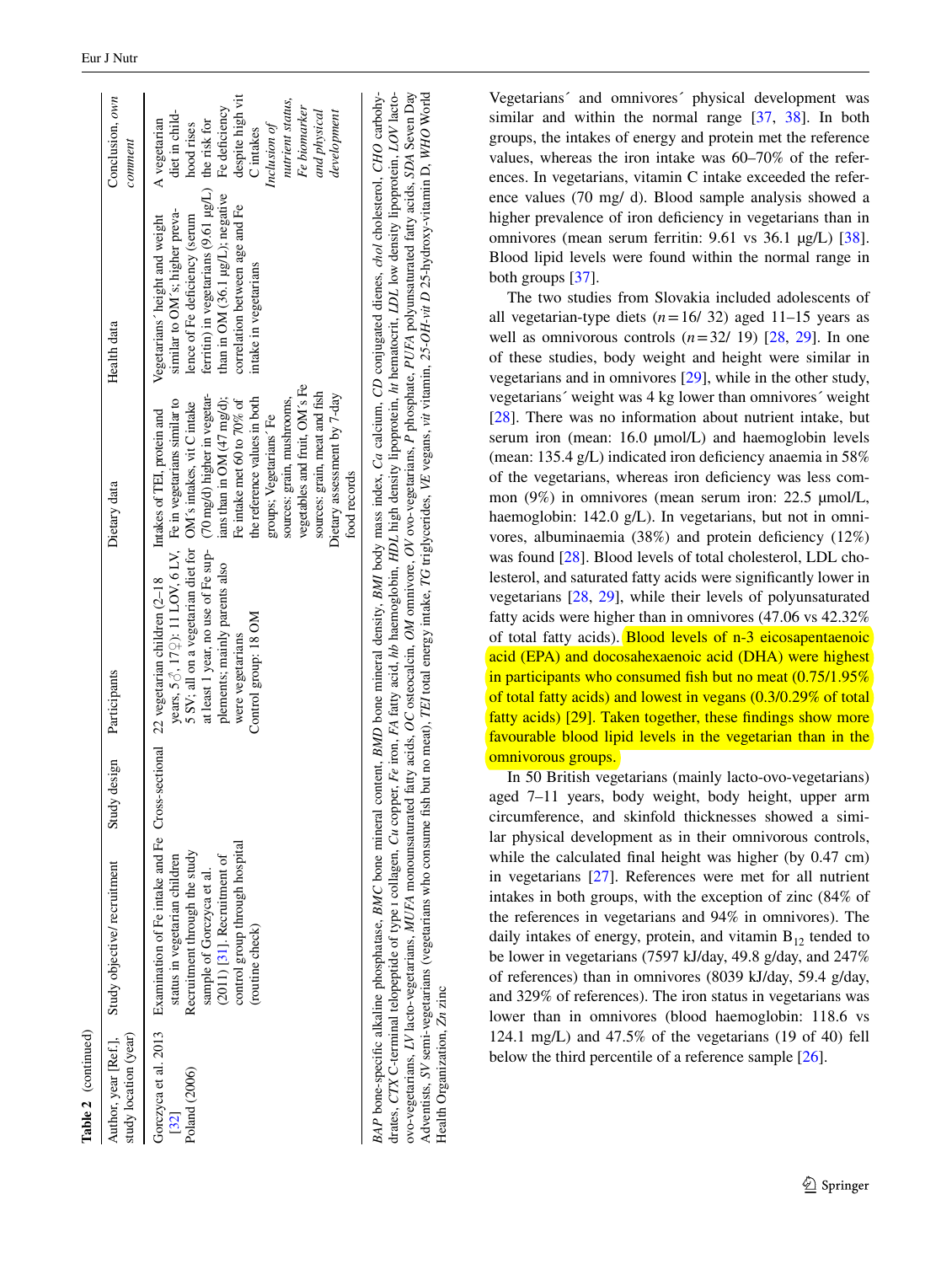<span id="page-15-0"></span>**Table 3** Summary of results of the included studies

| Diet type (study number)                                                   | Nutrient intake                                                                                                                                                                                                                | Physical development                                                      | Nutrient/health status                                                                                                                                     |
|----------------------------------------------------------------------------|--------------------------------------------------------------------------------------------------------------------------------------------------------------------------------------------------------------------------------|---------------------------------------------------------------------------|------------------------------------------------------------------------------------------------------------------------------------------------------------|
| Non-specified vegetarian <sup>**</sup> $(n=7)$<br>$[20 - 23, 25, 27 - 32]$ | $Macronutrients = ref$<br>Vit $B_{12} \leq ref$<br>$Ca \leq ref$<br>Vit $D < ref$<br>$Fe \leq ref$<br>Folate, vit $C > ref$<br>No nutrient supplementation                                                                     | $Height = ref$<br>Weight $\leq$ ref                                       | Vit $D^* <$ ref<br>Vit $B_{12}^*$ , Ca <sup>*</sup> = ref<br>$Fe$ -status* $\leq$ ref<br>Fatty acid profile $* = ref$<br>Bone formation markers*<br>$<$ OM |
| SDA $(n=4)$<br>$[34 - 41]$                                                 | Energy, protein and $fat \leq OM$<br>Fe > OM<br>Dietary fiber $>$ OM<br>No nutrient supplementation                                                                                                                            | Height $\geq$ ref<br>Weight $\leq$ ref                                    | $Blood pressure = OM$<br>Age of menarche $>$ OM<br>Dehydroepiandrosterone<br>sulfate* $>$ OM                                                               |
| Lacto-ovo-vegetarian<br>$(n=3)$ [19, 24, 26]                               | $Energy \leq ref$<br>Infants: Fe $\leq$ ref, Ca, Zn = ref<br>No nutrient supplementation                                                                                                                                       | $Height = ref$<br>Weight $\leq$ ref<br>Infants: height and weight $=$ ref | $Fitness = OM$<br>Sexual development= $ref$<br>Infants: $Fe$ -status $* = ref$                                                                             |
| Vegan $(n=2)$ [18, 33]                                                     | $Energy \leq ref$<br>Dietary fiber $>$ ref<br>Folate > ref<br>Ca < ref<br>Vit D, vit $B_{12}$ with supplementa-<br>tion<br>$\geq$ ref, without $\leq$ ref<br>Nutrient supplementation $n = 2$<br>(Vit $B_{12}$ , vit D, vit A) | Height $\leq$ ref<br>Weight = $ref$                                       | Vit $D^* <$ ref<br>Bone formation markers*<br>$= ref$<br>BMC, BMD <ref< td=""></ref<>                                                                      |

*BMC* bone mineral content, *BMD* bone mineral density, *Ca* calcium, *Fe* iron, *n* number of studies, *OM* omnivores, *ref* reference value, *vit* vitamin, *Zn* zinc

\* Blood measurements

\*\* Included study participants were on different vegetarian type diets

#### **Lacto‑ovo‑vegetarian diet**

Three studies from Great Britain, Belgium, and Germany, published in 2004, 1999, and 1991, respectively, included groups of 13–38 lacto-ovo-vegetarians and 14–2837 omnivores [\[25](#page-19-22), [30](#page-20-6), [32](#page-20-10)].

The German study with 13 lacto-ovo-vegetarian and 14 omnivorous infants aged 4–13 months rated the physical development in both groups as appropriate. In this study, infants were exclusively breastfed for 4 months and were subsequently given commercial ready-to-eat complementary food with or without meat while continuing breastfeeding. Iron supplements were not used. Most of the examined biomarkers of iron status (haemoglobin, erythrocytes, erythrocyte volume, serum ferritin, and haematocrit) were similar in vegetarians and controls for all ages. At the age of 12 months, vegetarians showed higher blood concentrations of iron than omnivores  $(15.7 \text{ vs } 11.3 \text{ µmol/L})$ , but lower values of transferrin (347.0 vs 377.5 mg/ dL) [[25\]](#page-19-22).

The British study examined 20 lacto-ovo-vegetarian infants and toddlers aged 0–24 months as well as 178 omnivores. This study focused on trace elements, while no information on physical development was given.

Iron supplements were not used in this study sample. The iron intake met the reference values in both groups, but after the age of 12 months, the iron intake of vegetarians exceeded the omnivores´ intakes. The intakes of zinc tended to be below the references in both groups at all ages, while copper intakes exceeded the reference values. Biomarkers of zinc and copper were within the reference range in both groups at all ages, while 34.1% of both groups pooled showed haemoglobin concentrations below the reference (110 g/L). A negative correlation between meat consumption and serum iron and haemoglobin was found in 12-month-old subjects after pooling vegetarians and omnivores [\[32](#page-20-10)].

In the most recent Belgium study, 38 lacto-ovo-vegetarian children and adolescents aged 6–17 years were examined. Data of 2837 omnivorous children from a study on physical education were used as references. Vegetarians´ TEI was below the references (up to 2648 kJ lower) at all ages. In general, physical and sexual development was within the normal range, but vegetarians' skinfold thicknesses (triceps and subscapular) were lower and body weight of 10–17-year-old vegetarians was lower (−11 kg) than in omnivores. Vegetarians performed worse than omnivores on the standing long jump and the sit-up-test, and their heart recovery rate was also inferior. However, since vegetarians achieved better results in endurance sports, vegetarians were classified as fit as omnivores [[30\]](#page-20-6).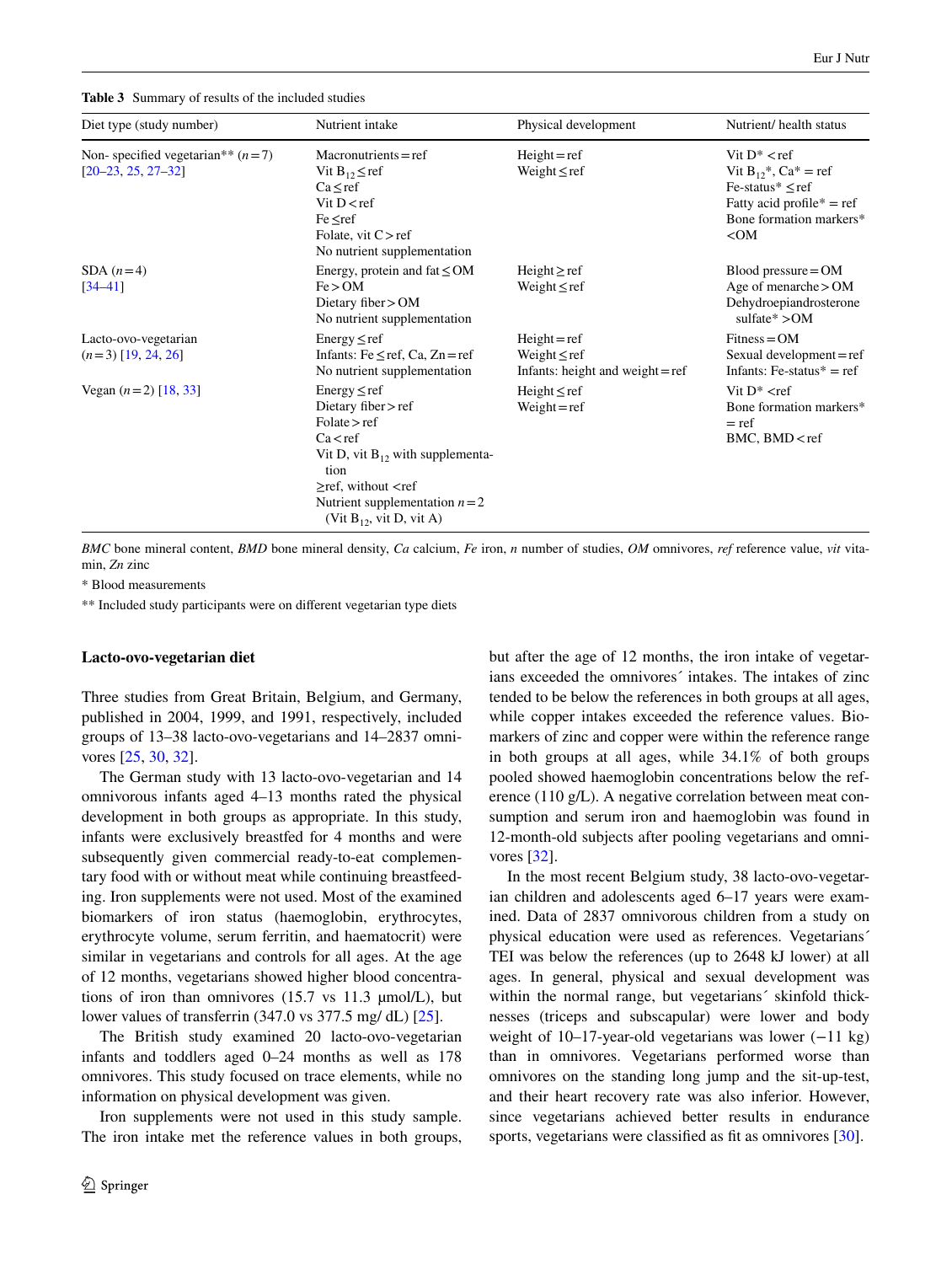#### **Seventh‑day adventists**

Seventh-Day Adventists (SDA) is members of an evangelical denomination in North America [[47\]](#page-20-2). The church recommends a healthy lifestyle with exercise and avoidance of tobacco, alcohol, and mind-altering substances. This recommended healthy lifestyle includes a vegetarian diet defined by the avoidance of meat coupled with high intakes of legumes, whole grains, nuts, fruits, and vegetables and a source of vitamin  $B_{12}$  to promote health [\[48](#page-20-20)]. The degree of adherence to these dietary recommendations is heterogeneous; from previous studies, it is estimated that approximately 45% of adult SDAs are vegetarians (mostly lactoovo-vegetarian) [\[47](#page-20-2)].

Eight studies from the USA on vegetarian diets in children and adolescents were identified in the review recruiting their study participants in the SDA community and included up to 4707 omnivorous controls. Five of these studies examined the same study sample [[42–](#page-20-7)[44,](#page-20-18) [46](#page-20-4), [47](#page-20-2)]. All studies considered SDA participants as one vegetarian sample without stratified analysis, even if the SDA sample included different vegetarian-type diets and low meat eaters.

The first study by Harris et al. (1981) included 3172 SDA and 4704 omnivores aged from 6 to 16 years and did not reveal significant differences in blood pressure between SDA children and the control group, despite differences in lifestyle [\[47](#page-20-2)].

Two further research groups included subsamples from this original sample in their studies: Four studies evaluated anthropometric data of SDA children and adolescents. In a 2-year longitudinal survey among more than 2000 children aged 6–18 years, SDA boys were 1.6 cm taller and both boys and girls were leaner (adjusted for height) than the non-SDA control group. Diet was assessed in a subgroup of 870 SDA and 895 non-SDA children by a validated FFQ.

Meat consumption of SDA children was lower than that of the control group (27.8 times per month vs 86.4 times per month), as well as dairy/egg consumption (84.6 vs 92.4), whereas consumption of fruits (120.9 vs 94.5) and starchy food (84.2 vs 77.8) was higher. The authors concluded that the health-oriented lifestyle of SDAs sustained adequate growth, but lower body weight [[42\]](#page-20-7). In a further analysis of the same sample, those 32.5% of the SDA children who were categorized as vegetarians were taller than their meat-consuming classmates  $(2-2.5 \text{ cm})$ , even after adjustment for food group intake, socio-economic status, and parental height [[43\]](#page-20-13). The third analysis of this sample focused on preadolescents (11–12 years) and revealed a mean height of vegetarian girls that was 2 cm less than of the omnivore control group. In boys, height was similar in both dietary groups [\[44](#page-20-18)]. In a fourth analysis of this sample, the intake of food groups and the risk of being overweight

were estimated. In particular, the intake of grains, nuts, vegetables, but also of nutrient-poor foods was associated with a lower risk for overweight, whereas the consumption of dairy was associated with an increased risk [\[46](#page-20-4)].

Kissinger and Sanchez [[40](#page-20-14)] examined the association between age of menarche and meat consumption among approximately 1000 SDA and non-SDA girls aged 9–15 years. A subgroup of 230 girls experiencing menarche during the study period was further analysed. Intakes of food groups and nutrients were assessed by repeated 24 h recalls. As a main result, meat consumers experienced menarche 6 months earlier than vegetarians.

Lombard et al. [[41](#page-20-9)] examined plasma carnitine and urinary carnitine excretion among a sample of 164 SDAs, thereof 57 children. Participants were stratified into omnivorous, lacto-ovo-vegetarian, and vegan subgroups. In children, greater differences were found between the three subgroups than in adults, with the lowest plasma and urine concentrations in the vegan group. However, the authors stated that their study did not permit conclusions regarding the risk of overt carnitine deficiency.

A comparison of plasma hormone levels in 35 vegetarian SDA girls (mean age 16.2 years) and a control group of 40 non-vegetarian girls (mean age 16.7 years) revealed increased levels of dehydroepiandrosterone sulfate in vegetarians, a hormone which is discussed to be protec-tive against breast cancer [\[45](#page-20-8)].

# **Vegan diet**

The two studies on vegan children included 39 and 404 children and were conducted in Great Britain and the USA in 1988 and 1989, respectively [[24](#page-19-21), [39\]](#page-20-1).

The prospective long-term British study examined 39 vegan children starting from age 1 to 7 years, but had no control group. These children had been exclusively breastfed on average for 6 months by their vegan mothers; most children were given vitamin  $B_{12}$  and vitamin D supplements. After weaning, main protein sources were wholegrain, legumes, and soy. The physical and cognitive development was age appropriate, but body height and weight tended to be below the 50th percentile of the references.

The intakes of energy (up to 300 kcal/ d lower), calcium (52% of references), and vitamin D fell below the reference values, whereas vitamin  $B_{12}$  (280% of references, including supplements) and iron intake (142% of references) exceeded the references [\[24\]](#page-19-21).

The US American study on vegan children (0–10 years) was carried out in a vegan self-supporter municipality. Most infants had been partially breastfed for 12 months. 83% of the children were vegan since weaning,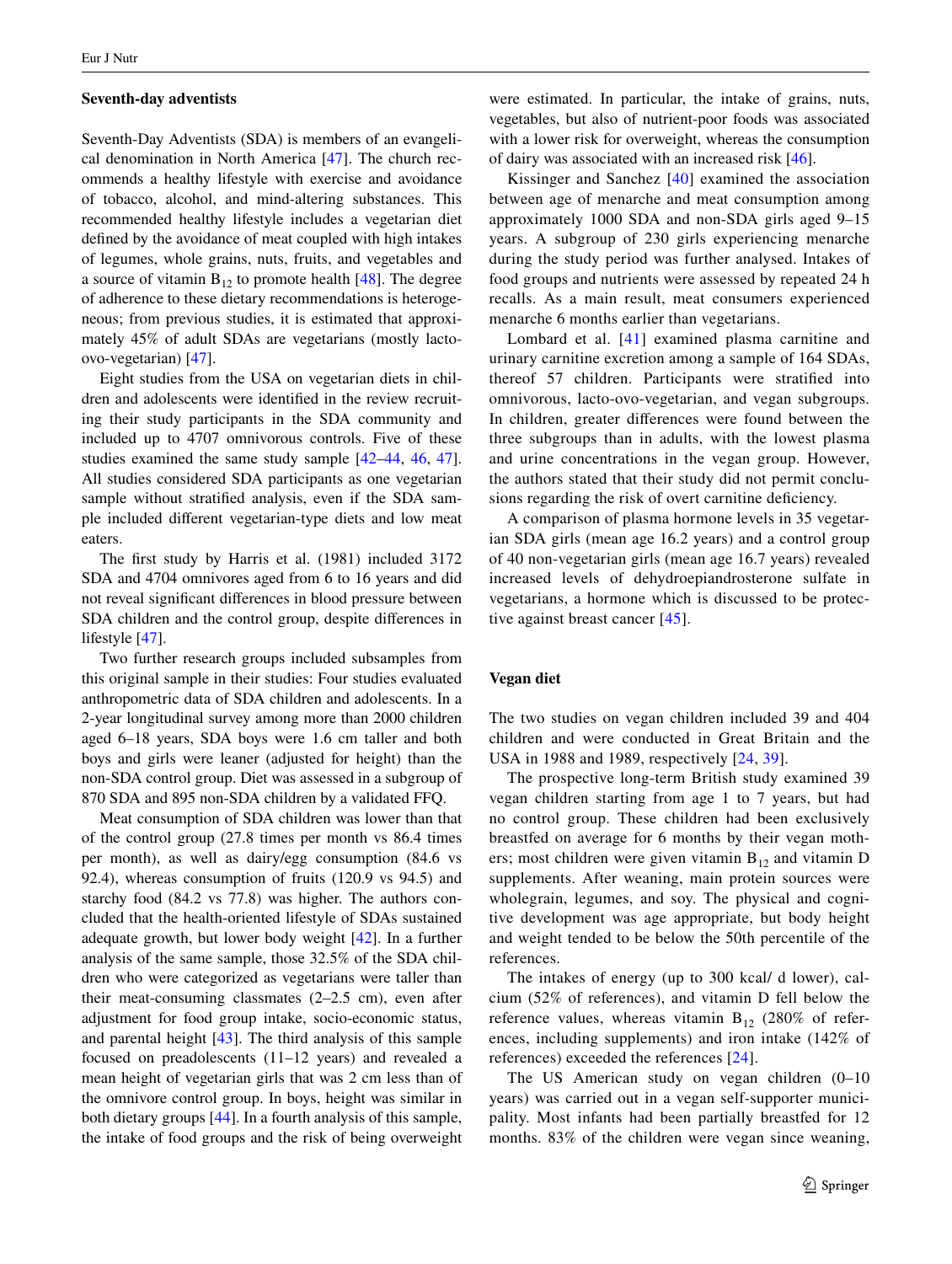while the others had been on an omnivorous or lactoovo-vegetarian diet for the first 2 years of life. Soy was the main protein source. The soy milk substituting cow´s milk was fortified with vitamins A, D, and  $B_{12}$ . The physical development was within the reference range, but 0–3-year-old subjects were on average 2 cm smaller than the references. With increasing age, mean body weight, and height approached the 50th percentile [\[39\]](#page-20-1).

# **Discussion**

Our systematic review shows that the literature available is insufficient to draw up-to-date conclusions on health effects of vegetarian or vegan diets in infants, children, and adolescents in developed countries.

# **Growth and development**

The majority of the studies indicated that body weight, body height, and other anthropometric measures of infants, children, and adolescents on vegan or vegetarian diets were in the range of or slightly below the references, or similar to omnivorous control groups [[24](#page-19-21), [25,](#page-19-22) [27](#page-19-24)[–31,](#page-20-3) [34](#page-20-17), [35,](#page-20-15) [37–](#page-20-16)[39,](#page-20-1) [43,](#page-20-13) [45](#page-20-8), [46\]](#page-20-4). In the SDA sample, boys were even taller than the control group [[42\]](#page-20-7). A lower body weight [[24](#page-19-21), [28](#page-20-11)[–30](#page-20-6), [42](#page-20-7)] or fat body mass [\[35\]](#page-20-15) compared with the control groups is in line with assumptions that vegetarian diets may be a sensible approach for the prevention of obesity in childhood [\[49\]](#page-20-21), but the underlying mechanisms are under discussion. Four studies included in this review reported TEI below the respective references [\[24](#page-19-21), [26](#page-19-23), [30,](#page-20-6) [45\]](#page-20-8), and others found TEI within the references or similar to an omnivorous control group [\[31,](#page-20-3) [33](#page-20-5)[–36,](#page-20-19) [38\]](#page-20-0). However, it could be questioned, whether dietary survey methods used in the studies were valid enough to detect small rates of overconsumption, which result in weight gain over time.

In adults, a vegetarian or vegan diet is associated with a healthy lifestyle including high levels of physical activity. Although this has not been shown in children and adolescents yet, such higher levels of physical activity associated with vegetarian/vegan diets can contribute to lower body weight alongside diet specific contributions.

The lower body weight status can also be a result of selection bias. If data were provided, the socio-economic status of the samples in this review was high [[24,](#page-19-21) [26,](#page-19-23) [27,](#page-19-24) [32](#page-20-10), [39,](#page-20-1) [42\]](#page-20-7). It has been observed that overweight and obesity in childhood are strongly associated with the social gradient [[50](#page-20-22)].

The avoidance of special foods or food groups also reduces dietary variety. Therefore, sensory specific satiety may contribute to lower TEI, in particular in vegan diets  $[51]$  $[51]$  $[51]$ .

Furthermore, plant-based diets are high in vegetables, fruits, fiber, and water, resulting in a low energy density [[24,](#page-19-21) [26,](#page-19-23) [52](#page-20-24)]. A food pattern analysis of the Adventist Health Study 2 showed that adult vegetarians ate more plant-based foods, including fruits, vegetables, avocados, non-fried potatoes, whole grains, soya foods, nuts and seeds than omnivores, whereas the consumption of refined grains, sweets, snack foods, added fats, and non-water beverages was lower [[53](#page-20-25)]. It is supposed that such food pattern prevents weight gain [\[54,](#page-20-26) [55](#page-20-27)].

### **Vitamin D and bone health**

Since the predominant food sources of vitamin D are of animal origin (fatty fish, egg yolk, dairy) [[12\]](#page-19-9), vegetarians and in particular vegans are at risk for a low dietary vitamin D intake. The cross-sectional Polish study examined parameters of bone health in 23 vegetarian children and reported lower osteocalcin levels [[31\]](#page-20-3). In Finnish adults, intake of vitamin D was lower in vegans than in omnivores [\[56](#page-20-28)]. However, vitamin D status depends to a great extent on sun exposure and children and adolescents without adequate sun exposure—in particular those living in northern countries or with dark skin—are at risk for vitamin D deficiency [\[12](#page-19-9)]. Therefore, a supplementation of vitamin D is recommended not only for infants, but also for risk groups of children and adolescents in some European countries [\[12](#page-19-9)], irrespective of whether they are vegetarian or omnivorous. However, it remains to be verified, if and to which extent vegetarian or vegan families apply supplemental vitamin D. Sanders et al. (1988) [[24\]](#page-19-21) reported that parents of vegans were aware of the need to give supplements. Supplementation was also common in the sample of O'Connell [\[39](#page-20-1)], whereas in the sample of Gorczyca (2011), the use of dietary supplements per se was an exclusion criterion [\[37](#page-20-16)].

# **Iron and iodine**

Iron status was one of the most examined nutrient parameters in the present review. Iron deficiency is the most common micronutrient deficiency worldwide and meat is an important source of highly available iron, and additionally promotes iron bioavailability from other sources [\[11](#page-19-8)]. Some studies reported a similar [\[26](#page-19-23), [38](#page-20-0)] or even higher iron intake in vegetarian children and adolescents [\[32](#page-20-10), [39\]](#page-20-1) than in their controls. However, since bioavailability of iron from plant foods is lower than from meat [[57,](#page-20-29) [58\]](#page-20-30), a higher intake must not reflect a better iron status per se. In studies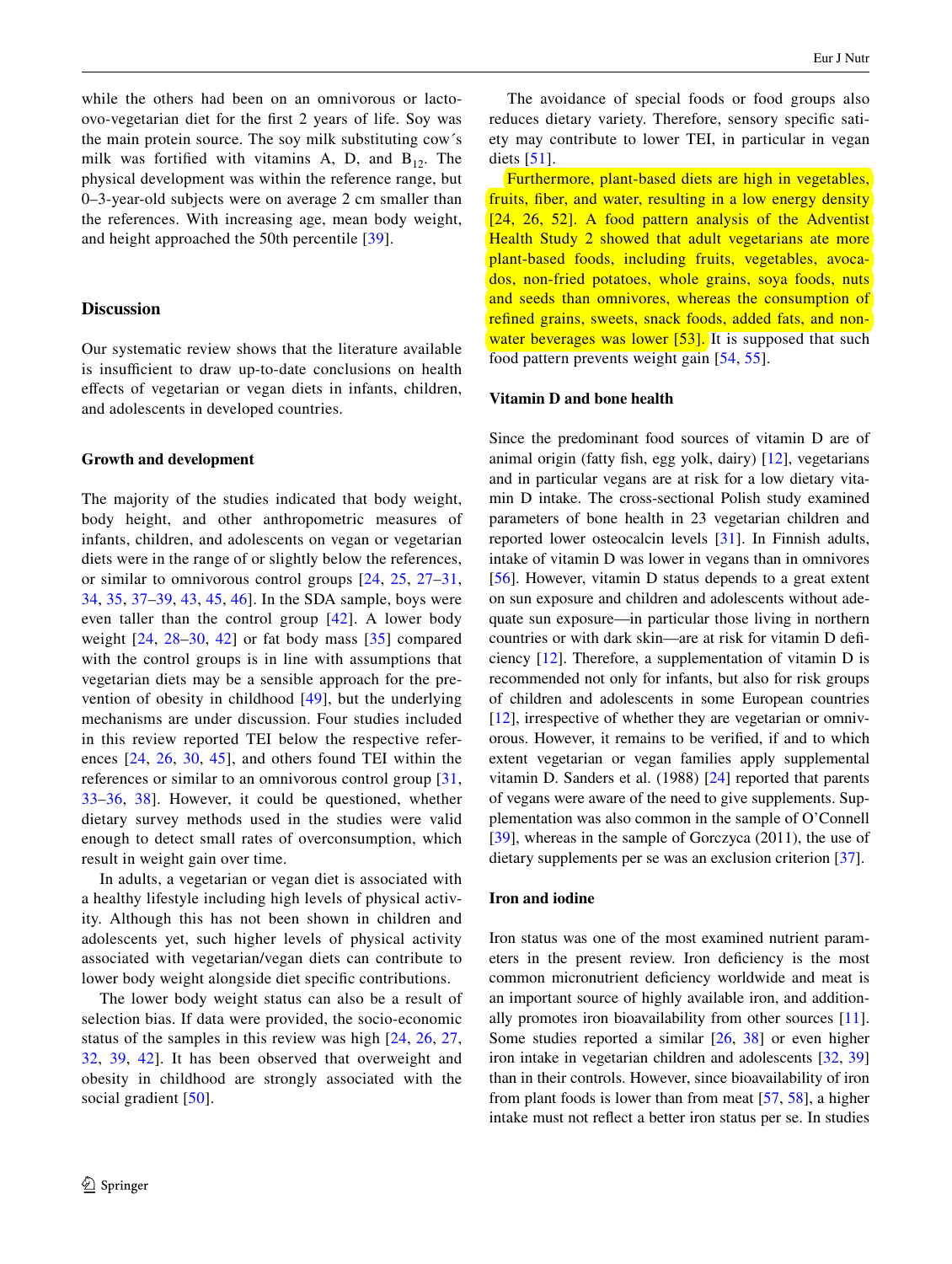presented here, iron deficiency was found in more than half of vegetarians [[26,](#page-19-23) [28](#page-20-11)], and other studies indicated lower [\[38](#page-20-0)] or similar [\[32](#page-20-10)] biomarkers of iron status in vegetarian compared to omnivorous groups.

Only one study  $[25]$  $[25]$ , although with small samples, examined the iron status of lacto-vegetarian infants getting complementary food with or without meat. Although iron requirements are high in this age group, infants fed vegetarian food showed an iron status similar to the omnivorous control group, measured by haemoglobin, haematocrit, or ferritin [[25\]](#page-19-22).

In contrast to iron, iodine has been neglected as a 'critical' nutrient in the studies of this review, although it is essential for optimal physical and neurological development in infants, children, and adolescents [[14\]](#page-19-11) and beside iodized table salt, sea-fish, and dairy are important food sources for iodine [\[59](#page-20-31)]. Analysis of 24 h urinary iodine excretion is a valid marker of iodine status. In a Finnish study with adults, all vegans  $(n=20)$ , but also 91% of the non-vegetarian control group (*n*=17) had iodine concentrations in spot urines lower than the World Health Organization's limit for mild iodine deficiency (<100 μg/L urine), indicating that the risk of impaired iodine status is not specific for vegan diets but also common in the general population [[56\]](#page-20-28). In the German DONALD study, higher proportions of plant-based food were associated with lower iodine excretion in children, but this association was partially mediated by salt intake [\[60](#page-20-32)].

# Vitamin B<sub>12</sub>

In vegan diets, the risk of nutrient inadequacies is supposed to be higher than in vegetarians, since the food selection is limited further. In particular vitamin  $B_{12}$  is a potential critical nutrient, because it is found originally only in meat and animal products. In both studies on vegan diets during childhood and adolescence, the use of vitamin  $B_{12}$  supplements was common and reflected by higher intake [\[24](#page-19-21), [39](#page-20-1)]. The authors of the two studies concluded that "vegans can grow up to be normal children" [[24\]](#page-19-21) and "showed no evidence of marked abnormality" [[39\]](#page-20-1). However, both studies did not examine dietary biomarkers.

There are many case reports which have repeatedly and convincingly demonstrated severe clinical symptoms of vitamin  $B_{12}$  deficiency in infants of vegan mothers [[13,](#page-19-10) [61](#page-20-33)[–63](#page-20-34)]. In adults, a recent systematic review showed a higher prevalence of vitamin  $B_{12}$  deficiency in vegans than in vegetarians, in particular in those vegans, who did not use supplements. The authors concluded that all vegetarians, regardless of the type of vegetarian diet, should be screened for vitamin  $B_{12}$  deficiency [[6\]](#page-19-5).

#### **Macrobiotic diet**

In our review, we decided to exclude studies on macrobiotic diets, since small amounts of meat and fish are allowed and food selection is further regulated [\[20,](#page-19-17) [21](#page-19-18)]. In a well-designed prospective study on young children in the Netherlands, such a diet resulted in severe nutrient deficiencies, e.g., reported for iron, vitamin  $B_{12}$  and vitamin D [[22](#page-19-19), [23](#page-19-20)] as well as in growth retardation and impaired bone health. As a result of scientifically based and tailored dietary advice, the macrobiotic participants in the study revised some of their recommendations and accepted fatty fish and dietary fat, at least one serving of dairy per day and a reduction of dietary fiber [[22\]](#page-19-19). Remarkably, catch-up growth of the children was reported in the follow-up studies [[64](#page-20-35)].

# **Strengths and limitations**

There are some strengths and limitations of this review that have to be discussed. First, with the exception of studies on SDAs, the majority of studies consisted of only small samples, which often covered a wide age range from young childhood to adolescence. However, dietary habits may change during this period due to increasing autonomy and the influence of peers, or a tendency towards meal skipping [\[54](#page-20-26)]. Second, all studies enrolled volunteers, i.e., no sampling was performed, so that also in other aspects, there has most likely been selection bias (e.g., mostly healthy children, children of very health-conscious parents, etc). Third, most studies were conducted in the 1980–1990s. Since then, dietary habits in developed countries have changed, e.g., showing a trend towards nutrient fortification and supplementation [[65,](#page-20-36) [66\]](#page-20-37). In addition, nowadays, the internet yields diverse information about critical nutrients and optimized dietary pattern within vegetarian and vegan diets, which were not available formerly. Fourth, outcome measures in the studies were heterogeneous (e.g., blood pressure [[47\]](#page-20-2), carnitine deficiency [[41\]](#page-20-9), physical development  $[27, 30, 39]$  $[27, 30, 39]$  $[27, 30, 39]$  $[27, 30, 39]$  $[27, 30, 39]$  $[27, 30, 39]$ , or various aspects of nutritional status  $[32, 30]$  $[32, 30]$  $[32, 30]$ [33](#page-20-5)]) as well as were dietary assessment methods (e.g., FFQ [\[28](#page-20-11)[–30](#page-20-6), [34](#page-20-17), [38,](#page-20-0) [39,](#page-20-1) [41](#page-20-9)[–44](#page-20-18), [46](#page-20-4)]; 7-day weight log [[24,](#page-19-21) [32](#page-20-10)], or food records [\[25](#page-19-22)[–27](#page-19-24), [35](#page-20-15), [37](#page-20-16), [45](#page-20-8)]). However, a majority of the studies examined blood measures as indicators of nutrient status [[26,](#page-19-23) [28](#page-20-11), [29](#page-20-12), [31](#page-20-3)[–38](#page-20-0), [41](#page-20-9), [45\]](#page-20-8). Fifth, half of the studies in this review were cross section and do not allow conclusions about long-term growth, development, and health during childhood and adolescence.

Within these limits, the main strength of our study is its novelty, as it summarizes the currently available heterogeneous database on vegetarian-type diets in the young.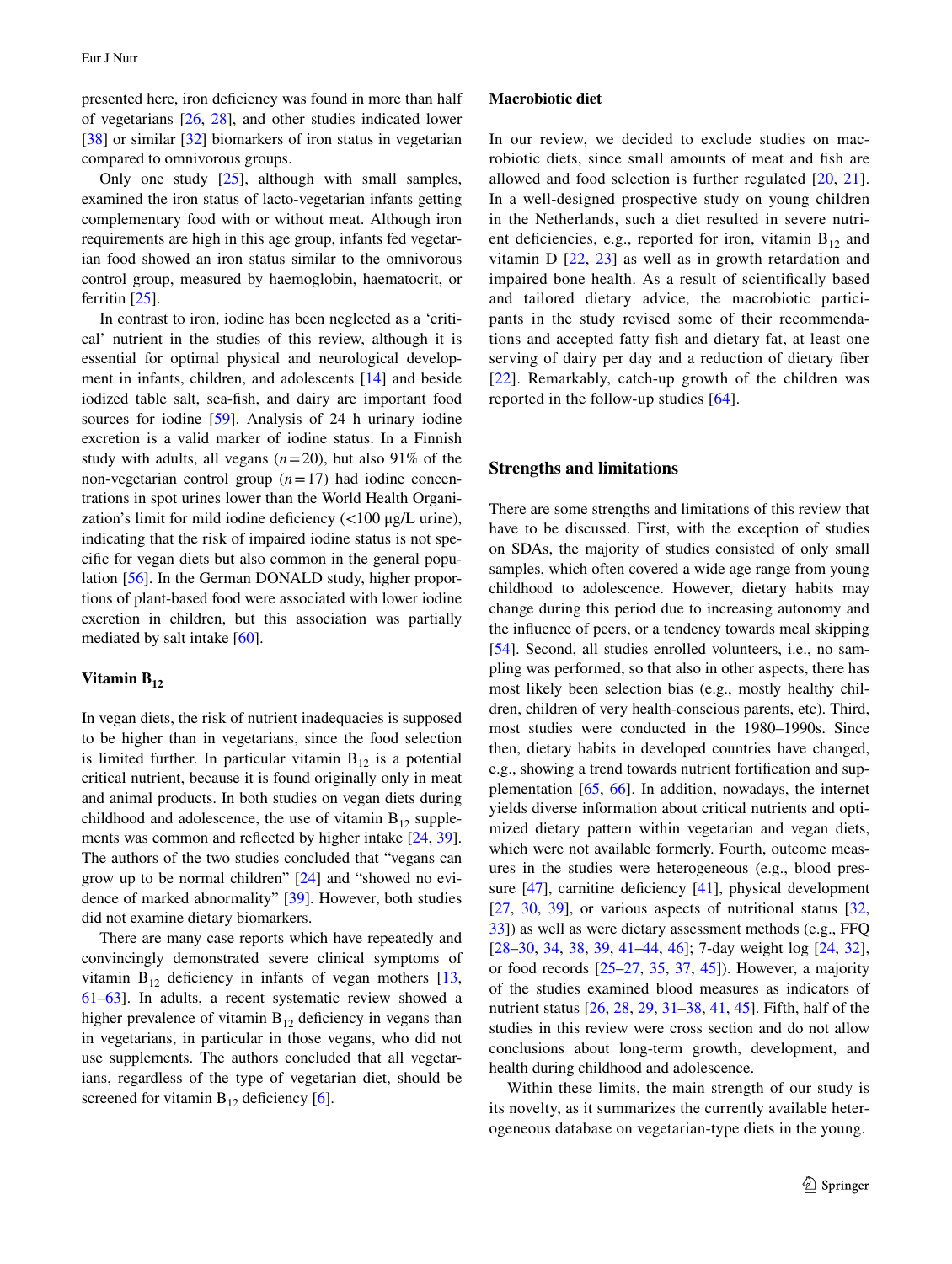# **Conclusion**

This review demonstrates that the available data do not allow firm conclusions to be drawn on the benefits or risks of present-day vegetarian-type diets with respect to nutritional or health status of infants, children, and adolescents. Apart from the scarcity and heterogeneity of the studies, in general, there has in particular not yet been any long-term follow-up.

Although nutritional deficiencies are much more likely in children below 4 years than in older children and adolescents, the sample sizes of available studies do not allow stratification by age group. As a tentative conclusion, most studies presented here did not show detrimental effect of vegetarian diets in children but even pointed to beneficial health outcomes compared to omnivore diets, such as favourable lipid profile, antioxidant status, or dietary fiber intake as well as tendencies towards a lower risk of overweight. Increased health risks of vegetarian diets were particularly reported for iron status. Studies in children on vegan diets are scarce and the two studies identified in this review did not analyse biomarkers. Therefore, carefully conducted prospective studies in infants, children, and adolescents on vegan or vegetarian diets compared with omnivorous control groups are urgently needed. Dietary survey methods should consider modern food supply such as fortified foods, dietary supplements, meat, or milk surrogates (e.g., soy-based 'sausages' or vegan 'milk' beverages made from soy or grain).

In addition to the status of classical 'critical' nutrients, neglected nutrients, such as iodine, and omega-3 fatty acids should be considered by the use of suitable biomarkers; as well as sensible developmental and preventive biomarkers, e.g., for bone health and inflammation.

#### **Compliance with ethical standards**

**Conflict of interest** The authors declare that they have no conflict of interest.

### **References**

- <span id="page-19-0"></span>1. Leitzmann CKM (2010) Vegetarische Ernährung. 74 Tabellen. Begriffe und Definitionen., 2nd edn. Ulmer, Stuttgart
- <span id="page-19-1"></span>2. Claus Leitzmann MK (2013) Vegetarische Ernährung. [Vegetarian nutrition.], 3rd edn. Ulmer, Stuttgart
- <span id="page-19-2"></span>3. Daniel CR, Cross AJ, Koebnick C et al (2011) Trends in meat consumption in the USA. Public Health Nutr 14(04):575–583. doi:[10.1017/S1368980010002077](http://dx.doi.org/10.1017/S1368980010002077)
- <span id="page-19-3"></span>4. Mensink GBM, Kleiser C, Richter A (2007) Lebensmittelverzehr bei Kindern und Jugendlichen in Deutschland. Bundesgesundheitsbl. 50(5–6): 609–623. doi:[10.1007/s00103-007-0222-x](http://dx.doi.org/10.1007/s00103-007-0222-x)
- <span id="page-19-4"></span>5. Appleby PN, Key TJ (2015) The long-term health of vegetarians and vegans. Proc Nutr Soc. doi:[10.1017/S0029665115004334](http://dx.doi.org/10.1017/S0029665115004334)
- <span id="page-19-5"></span>6. Pawlak R, Lester SE, Babatunde T (2014) The prevalence of cobalamin deficiency among vegetarians assessed by serum vitamin B12: a review of literature. Eur J Clin Nutr 68(5):541– 548. doi[:10.1038/ejcn.2014.46](http://dx.doi.org/10.1038/ejcn.2014.46)
- 7. Tucker KL (2014) Vegetarian diets and bone status. Am J Clin Nutr 100 Suppl 1: 329S–335. doi[:10.3945/ajcn.113.071621](http://dx.doi.org/10.3945/ajcn.113.071621)
- 8. Rosell MS, Lloyd-Wright Z, Appleby PN et al (2005) Long-chain n-3 polyunsaturated fatty acids in plasma in British meat-eating, vegetarian, and vegan men. Am J Clin Nutr 82(2):327–334
- <span id="page-19-6"></span>9. Sabaté J, Ratzin-Turner R (eds) (2001) Vegetarian nutrition. Modern nutrition. CRC Press, Boca Raton
- <span id="page-19-7"></span>10. Kleinman RE (2009) Pediatric nutrition handbook, 6th ed. American Academy of Pediatrics, Elk Grove Village, IL
- <span id="page-19-8"></span>11. Domellöf M, Braegger C, Campoy C et al (2014) Iron requirements of infants and toddlers. J Pediatr Gastroenterol Nutr 58(1):119–129. doi[:10.1097/MPG.0000000000000206](http://dx.doi.org/10.1097/MPG.0000000000000206)
- <span id="page-19-9"></span>12. Braegger C, Campoy C, Colomb V et al (2013) Vitamin D in the healthy European paediatric population. J Pediatr Gastroenterol Nutr 56(6):692–701. doi:[10.1097/MPG.0b013e31828f3c05](http://dx.doi.org/10.1097/MPG.0b013e31828f3c05)
- <span id="page-19-10"></span>13. Guez S, Chiarelli G, Menni F et al (2012) Severe vitamin B12 deficiency in an exclusively breastfed 5-month-old Italian infant born to a mother receiving multivitamin supplementation during pregnancy. BMC Pediatr 12:85. doi[:10.1186/1471-2431-12-85](http://dx.doi.org/10.1186/1471-2431-12-85)
- <span id="page-19-11"></span>14. Zimmermann MB (2008) Iodine requirements and the risks and benefits of correcting iodine deficiency in populations. J Trace Elem Med Biol 22(2):81–92. doi[:10.1016/j.jtemb.2008.03.001](http://dx.doi.org/10.1016/j.jtemb.2008.03.001)
- <span id="page-19-12"></span>15. Koletzko B, Lien E, Agostoni C et al (2008) The roles of longchain polyunsaturated fatty acids in pregnancy, lactation and infancy: review of current knowledge and consensus recommendations. J Perinat Med 36(1):5–14. doi[:10.1515/JPM.2008.001](http://dx.doi.org/10.1515/JPM.2008.001)
- <span id="page-19-13"></span>16. Kleinman RE (2013) Pediatric Nutrition, 7th ed. American Academy of Pediatrics, Elk Grove Village
- <span id="page-19-14"></span>17. Position of the American Dietetic Association (2009) Vegetarian diets. J Am Diet Assoc 109(7): 1266–1282. doi:[10.1016/j.](http://dx.doi.org/10.1016/j.jada.2009.05.027) [jada.2009.05.027](http://dx.doi.org/10.1016/j.jada.2009.05.027)
- <span id="page-19-15"></span>18. DGE Deutsche Gesellschaft für Ernährung Vegane Ernährung: Nährstoffversorgung und Gesundheitsrisiken im Säuglings- und Kindesalter. DGE info 2011(4/2011): S 48–53
- <span id="page-19-16"></span>19. Piccoli GB, Clari R, Vigotti FN et al (2015) Vegan-vegetarian diets in pregnancy: danger or panacea? A systematic narrative review. BJOG 122(5):623–633. doi[:10.1111/1471-0528.13280](http://dx.doi.org/10.1111/1471-0528.13280)
- <span id="page-19-17"></span>20. Kushi M (1987, ©1986) The book of macrobiotics. The universal way of health, happiness, and peace, Completely rev. and enl. ed. Japan Publications, Tokyo
- <span id="page-19-18"></span>21. Kushi LH, Cunningham JE, Hebert JR et al (2001) The macrobiotic diet in cancer. J Nutr 131(11 Suppl):3056S–3064
- <span id="page-19-19"></span>22. Dagnelie PC, Vergote FJ, van Staveren WA et al (1990) High prevalence of rickets in infants on macrobiotic diets. Am J Clin Nutr 51(2):202–208
- <span id="page-19-20"></span>23. Dagnelie PC, van Staveren WA, Vergote FJ et al (1989) Increased risk of vitamin B-12 and iron deficiency in infants on macrobiotic diets. Am J Clin Nutr 50(4):818–824
- <span id="page-19-21"></span>24. Sanders TA (1988) Growth and development of British vegan children. Am J Clin Nutr 48(3 Suppl):822–825
- <span id="page-19-22"></span>25. Sievers E, Dörner K, Hamm E, Janisch C, Schaub J (1991) Vergleichende Untersuchungen zur Eisenversorgunglakto-ovo-vegetabil ernährter Säuglinge. Ärztezeitschr. f. Naturheilverf. (2/91): 106–108
- <span id="page-19-23"></span>26. Nathan I, Hackett AF, Kirby S (1996) The dietary intake of a group of vegetarian children aged 7–11 years compared with matched omnivores. Br J Nutr 75(4):533–544
- <span id="page-19-24"></span>27. Nathan I, Hackett AF, Kirby S (1997) A longitudinal study of the growth of matched pairs of vegetarian and omnivorous children,